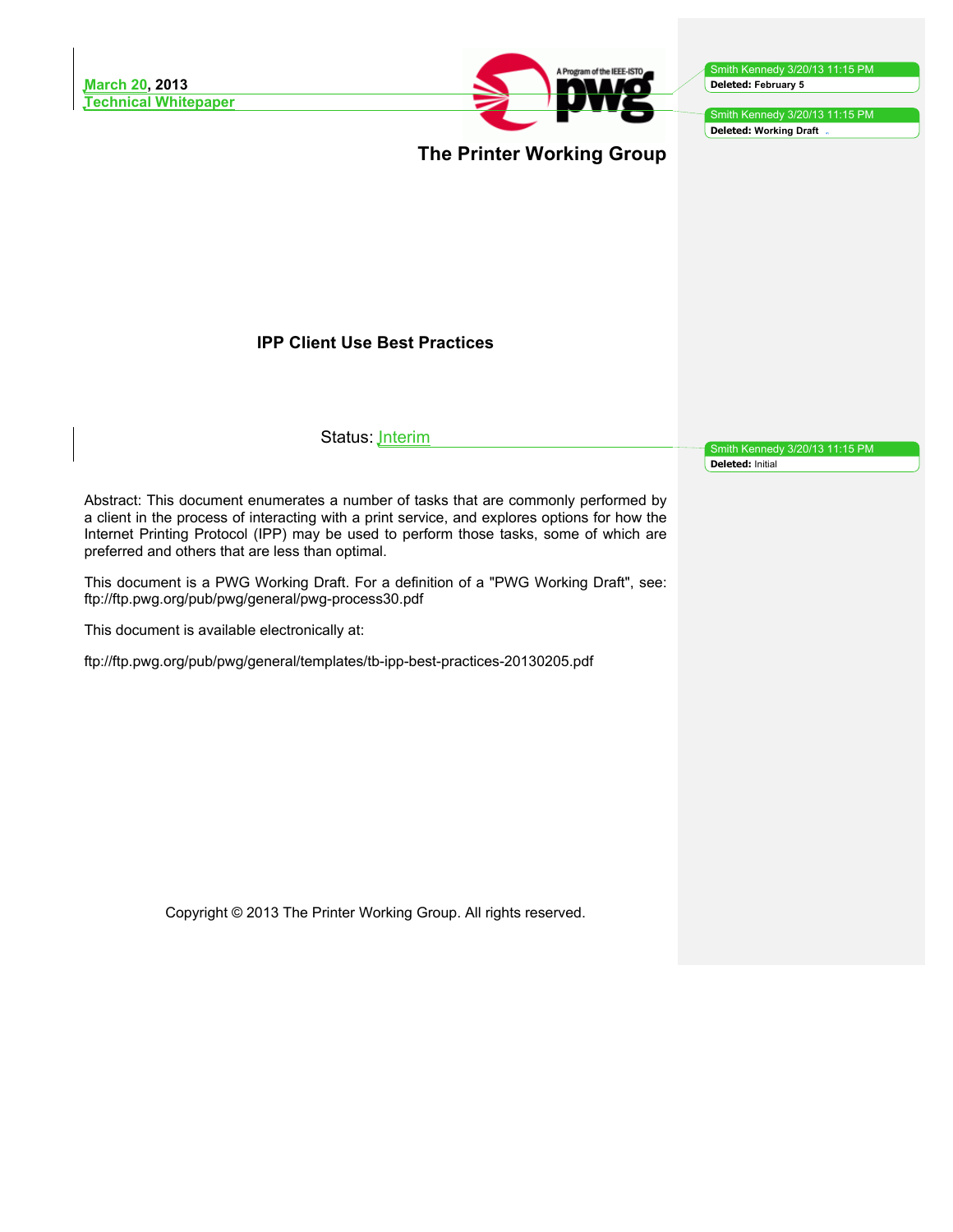Copyright © 2013 The Printer Working Group. All rights reserved.

 This document may be copied and furnished to others, and derivative works that comment on, or otherwise explain it or assist in its implementation may be prepared, copied, published and distributed, in whole or in part, without restriction of any kind, provided that the above copyright notice, this paragraph and the title of the Document as referenced below are included on all such copies and derivative works. However, this document itself may not be modified in any way, such as by removing the copyright notice or references to the IEEE-ISTO and the Printer Working Group, a program of the IEEE-ISTO.

Title: *IPP Client Use Best Practices*

 The IEEE-ISTO and the Printer Working Group DISCLAIM ANY AND ALL WARRANTIES, WHETHER EXPRESS OR IMPLIED INCLUDING (WITHOUT LIMITATION) ANY IMPLIED

WARRANTIES OF MERCHANTABILITY OR FITNESS FOR A PARTICULAR PURPOSE.

 The Printer Working Group, a program of the IEEE-ISTO, reserves the right to make changes to the document without further notice. The document may be updated, replaced or made obsolete by other documents at any time.

 The IEEE-ISTO takes no position regarding the validity or scope of any intellectual 17 property or other rights that might be claimed to pertain to the implementation or use of the<br>18 technology described in this document or the extent to which any license under such rights technology described in this document or the extent to which any license under such rights might or might not be available; neither does it represent that it has made any effort to identify any such rights.

 The IEEE-ISTO invites any interested party to bring to its attention any copyrights, patents, or patent applications, or other proprietary rights which may cover technology that may be required to implement the contents of this document. The IEEE-ISTO and its programs shall not be responsible for identifying patents for which a license may be required by a document and/or IEEE-ISTO Industry Group Standard or for conducting inquiries into the 26 legal validity or scope of those patents that are brought to its attention. Inquiries may be submitted to the IEEE-ISTO by e-mail at: ieee-isto@ieee.org. submitted to the IEEE-ISTO by e-mail at: ieee-isto@ieee.org.

 The Printer Working Group acknowledges that the IEEE-ISTO (acting itself or through its designees) is, and shall at all times, be the sole entity that may authorize the use of certification marks, trademarks, or other special designations to indicate compliance with these materials.

 Use of this document is wholly voluntary. The existence of this document does not imply that there are no other ways to produce, test, measure, purchase, market, or provide other goods and services related to its scope.

Page 2 of 20 Copyright © 2013 The Printer Working Group. All rights reserved.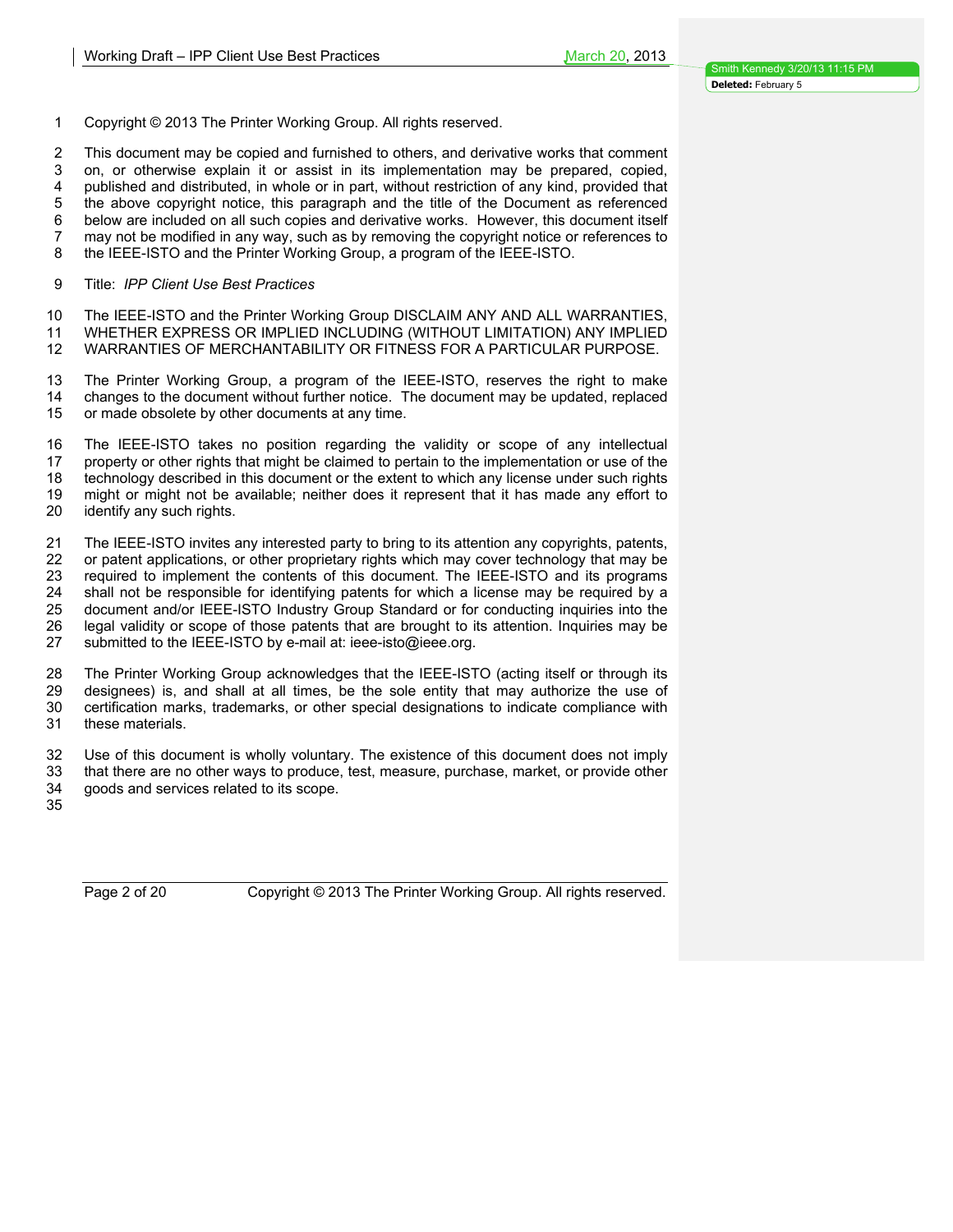#### **About the IEEE-ISTO**

The IEEE-ISTO is a not-for-profit corporation offering industry groups an innovative and

flexible operational forum and support services. The IEEE-ISTO provides a forum not only

to develop standards, but also to facilitate activities that support the implementation and

- acceptance of standards in the marketplace. The organization is affiliated with the IEEE
- (http://www.ieee.org/) and the IEEE Standards Association (http://standards.ieee.org/).

For additional information regarding the IEEE-ISTO and its industry programs visit:

http://www.ieee-isto.org

#### **About the IEEE-ISTO PWG**

 The Printer Working Group (or PWG) is a Program of the IEEE Industry Standards and Technology Organization (ISTO) with member organizations including printer manufacturers, print server developers, operating system providers, network operating systems providers, network connectivity vendors, and print management application developers. The group is chartered to make printers and the applications and operating systems supporting them work together better. All references to the PWG in this document implicitly mean "The Printer Working Group, a Program of the IEEE ISTO." In order to meet this objective, the PWG will document the results of their work as open standards that define print related protocols, interfaces, procedures and conventions. Printer manufacturers and vendors of printer related software will benefit from the interoperability provided by voluntary conformance to these standards.

 In general, a PWG standard is a specification that is stable, well understood, and is technically competent, has multiple, independent and interoperable implementations with substantial operational experience, and enjoys significant public support.

- For additional information regarding the Printer Working Group visit:
- http://www.pwg.org
- Contact information:
- The Printer Working Group
- c/o The IEEE Industry Standards and Technology Organization
- 445 Hoes Lane
- Piscataway, NJ 08854
- USA
- 

Unknown **Field Code Changed** Unknown **Field Code Changed** Unknown **Field Code Changed**

Page 3 of 20 Copyright © 2013 The Printer Working Group. All rights reserved.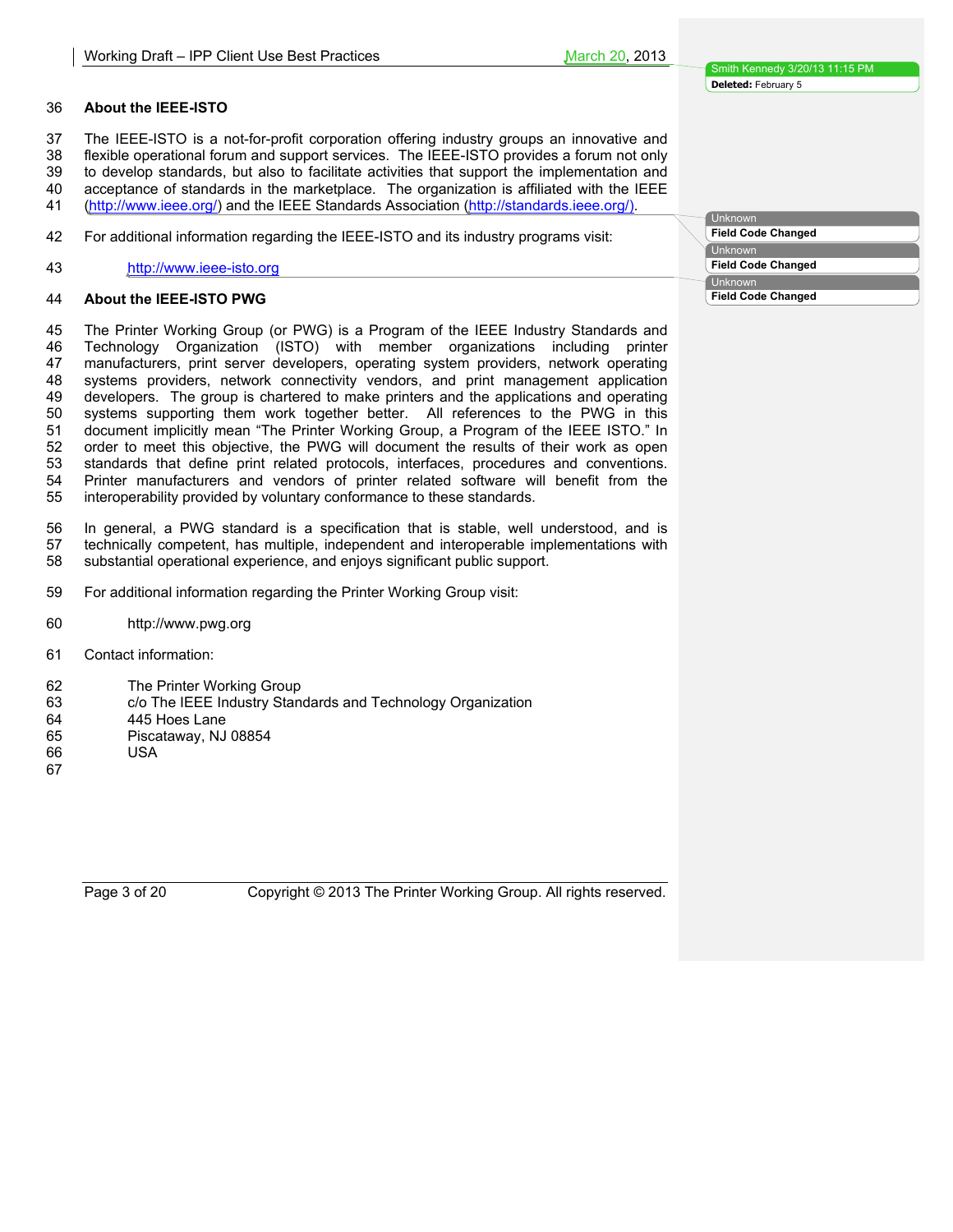#### 68 **About the Internet Printing Protocol Work Group**

69 The Internet Printing Protocol (IPP) working group has developed a modern, full-featured 70 network printing protocol, which is now the industry standard. IPP allows a print client to 71 query a printer for its supported capabilities, features, and parameters to allow the 72 selection of an appropriate printer for each print job. IPP also provides job information prior selection of an appropriate printer for each print job. IPP also provides job information prior

73 to, during, and at the end of job processing.

74 For additional information regarding IPP visit:

#### 75 http://www.pwg.org/ipp/

76 Implementers of this specification are encouraged to join the IPP mailing list in order to

- 77 participate in any discussions of the specification. Suggested additions, changes, or<br>78 clarification to this specification, should be sent to the IPP mailing list for consideration. clarification to this specification, should be sent to the IPP mailing list for consideration.
- 79

Page 4 of 20 Copyright © 2013 The Printer Working Group. All rights reserved.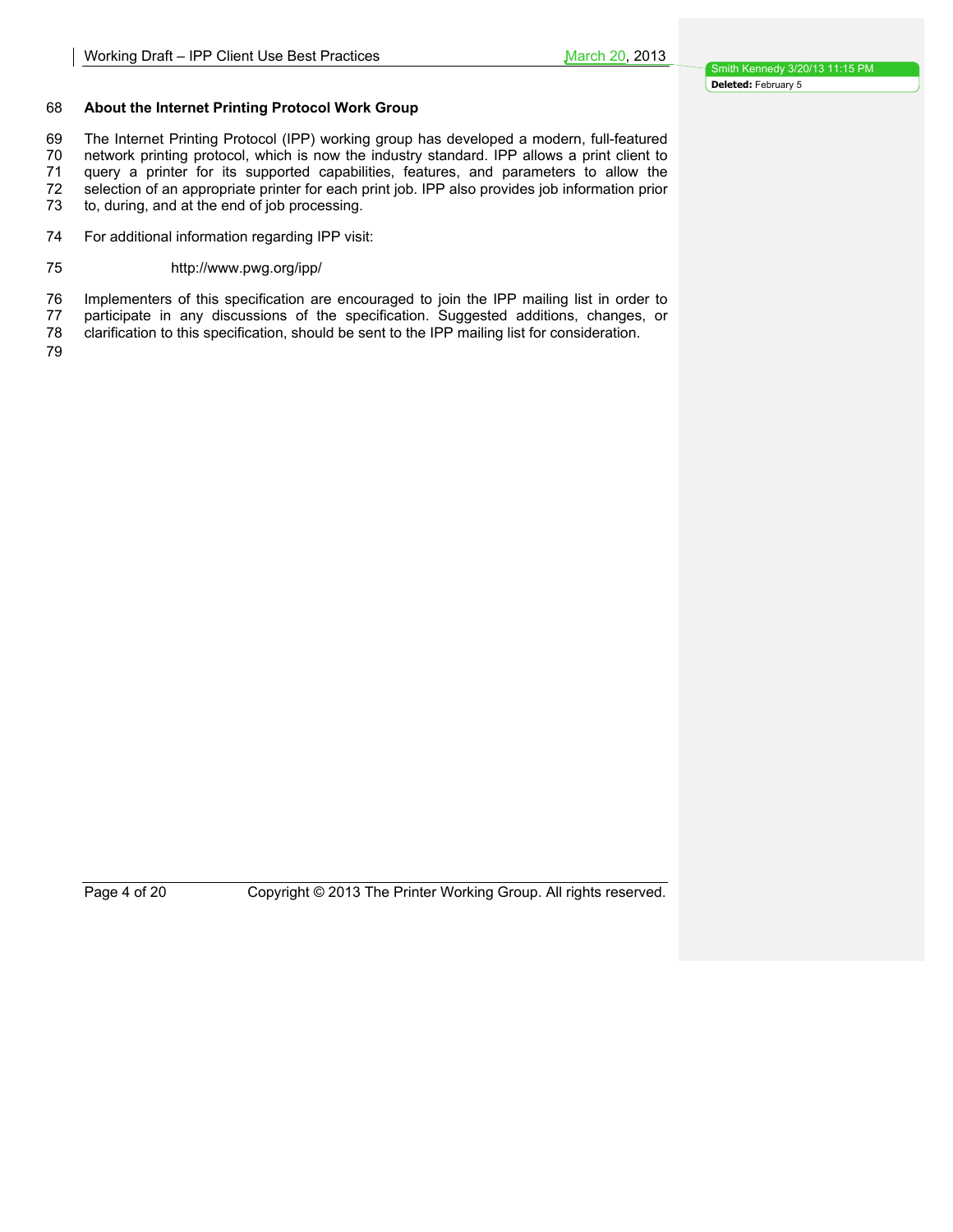| 4.1.2 Select A Printer Via User Provided DNS Hostname Or Raw Ipv4 / Ipv6 Address 9 |  |
|------------------------------------------------------------------------------------|--|
|                                                                                    |  |
|                                                                                    |  |
|                                                                                    |  |
|                                                                                    |  |
|                                                                                    |  |
|                                                                                    |  |
|                                                                                    |  |
|                                                                                    |  |
|                                                                                    |  |
|                                                                                    |  |
|                                                                                    |  |
|                                                                                    |  |
|                                                                                    |  |
|                                                                                    |  |
|                                                                                    |  |
|                                                                                    |  |
|                                                                                    |  |
|                                                                                    |  |
|                                                                                    |  |
|                                                                                    |  |
|                                                                                    |  |
|                                                                                    |  |
|                                                                                    |  |
|                                                                                    |  |
|                                                                                    |  |

Smith Kennedy 3/20/13 11:16 PM **Deleted:** 1. Introduction 6 ... [1] Smith Kennedy 3/20/13 11:15 PM **Moved down [1]: 10.** Smith Kennedy 3/20/13 11:15 PM **Moved (insertion) [1]**

Page 5 of 20 Copyright © 2013 The Printer Working Group. All rights reserved.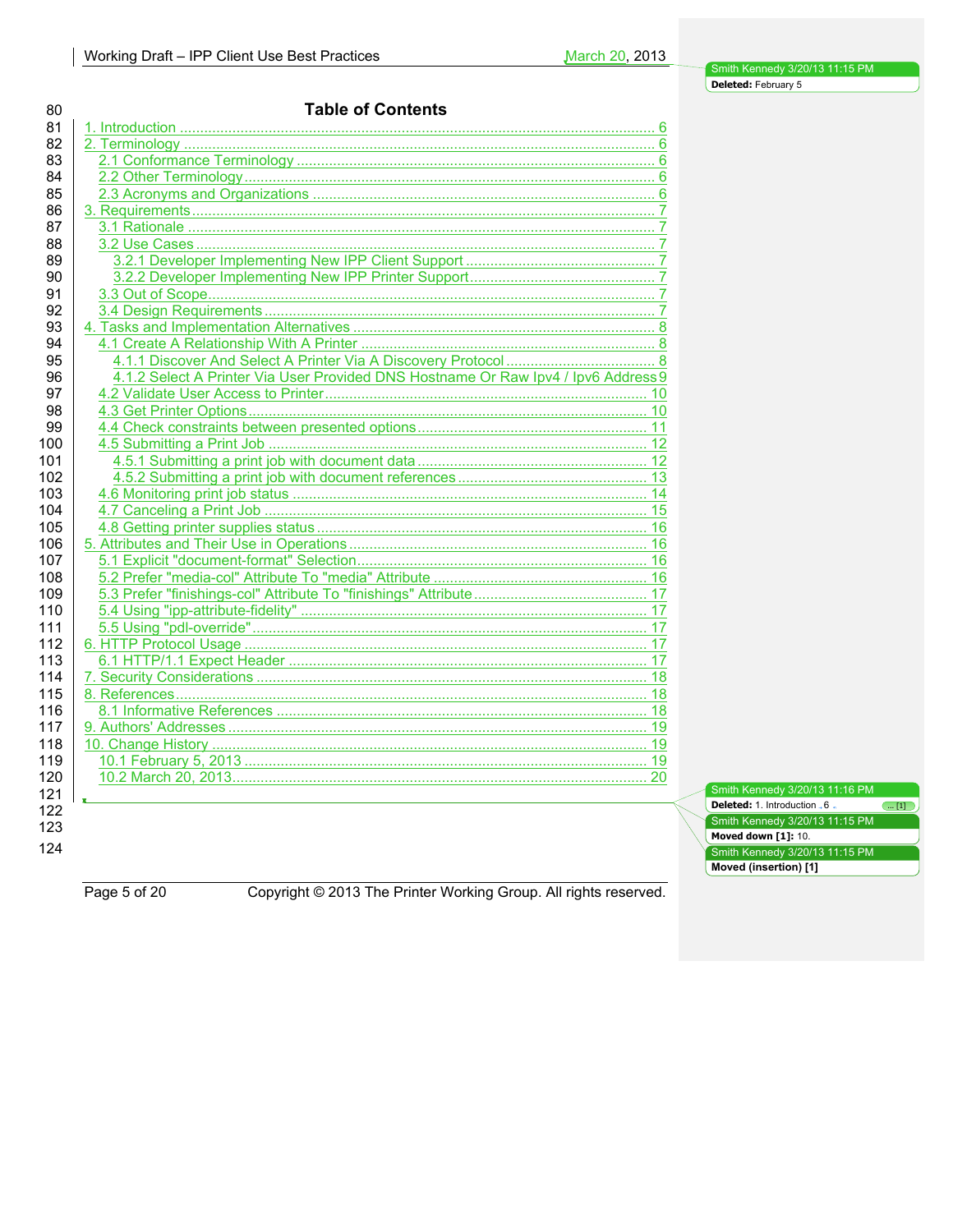# **1. Introduction**

 The use case descriptions below represent stages or sub-tasks that users perform in the process of using a printer. Each of these below include a textual description as well as a series of workflow options for how it might be implemented using IPP. Each workflow option will be informally labeled according to its perceived quality, using the set of labels {"BAD", "POOR", "GOOD", "BETTER", "BEST"}, that are ordered from least desirable to most desirable.

# **2. Terminology**

# **2.1 Conformance Terminology**

Capitalized terms, such as MUST, MUST NOT, RECOMMENDED, REQUIRED, SHOULD,

SHOULD NOT, MAY, and OPTIONAL, have special meaning relating to conformance as

 defined in Key words for use in RFCs to Indicate Requirement Levels [RFC2119]. The term CONDITIONALLY REQUIRED is additionally defined for a conformance requirement

that applies to a particular capability or feature.

# **2.2 Other Terminology**

*Capitalized Term In Italics*: definition of the term with any references as appropriate.

# **2.3 Acronyms and Organizations**

- *IANA*: Internet Assigned Numbers Authority, http://www.iana.org/
- *IETF*: Internet Engineering Task Force, http://www.ietf.org/
- *ISO*: International Organization for Standardization, http://www.iso.org/
- *PWG*: Printer Working Group, http://www.pwg.org/

Page 6 of 20 Copyright © 2013 The Printer Working Group. All rights reserved.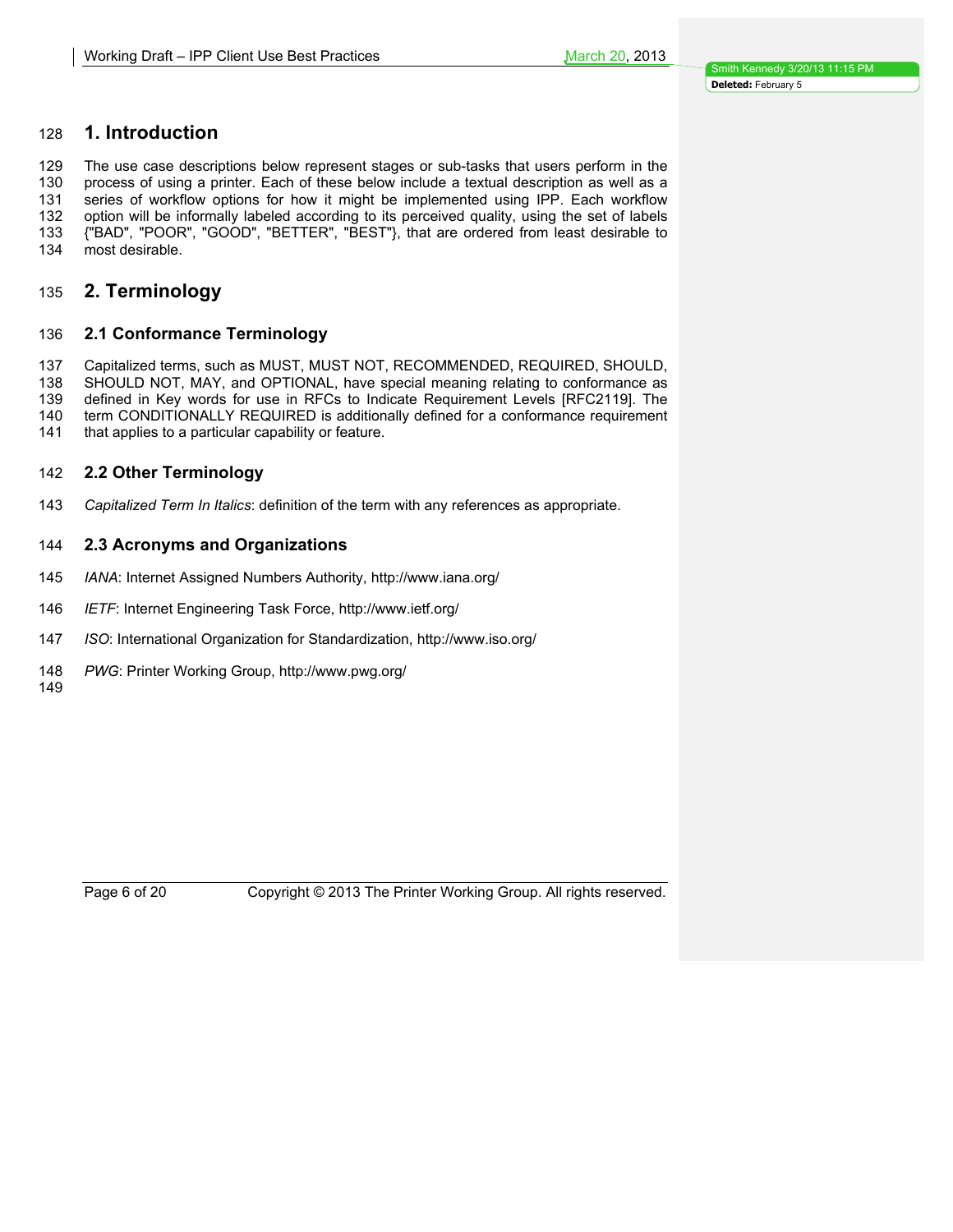# **3. Requirements**

#### **3.1 Rationale**

 The Internet Printing Protocol/1.1: Implementor's Guide [RFC3196] was ratified in November 2001. Since that time many extensions to IPP have been ratified, and the scope of use of IPP has grown considerably. Given all these extensions to IPP, implementers would benefit from an updated best practices document that covers the use of these extensions, as well as the core of IPP that has remained unchanged, to assist implementers in their efforts to deliver a quality client experience.

### **3.2 Use Cases**

#### **3.2.1 Developer Implementing New IPP Client Support**

 Garrett is a developer working on a new client platform that is adding system-level printing support. Many printers support IPP Everywhere [PWG5100.14], so he plans to implement printing support in his client platform using this standard as well. But IPP Everywhere and its related standards don't describe how best to use IPP for the various tasks his software must perform, in order to deliver a quality client user experience. He finds RFC 3196 but its recommendations are insufficient. Using the IPP Use Best Practices document, he is able to avoid some common design pitfalls and quickly deliver a quality IPP client experience.

#### **3.2.2 Developer Implementing New IPP Printer Support**

Duncan is a firmware developer at a printer vendor creating a new printer that implements

IPP Everywhere. In reading the IPP Client Use Best Practices, he can more easily

anticipate how some segment of clients implemented according to these practices are

likely to behave, and more rapidly understand how the various operations can be used with

one another to achieve certain tasks.

#### **3.3 Out of Scope**

The following are considered out of scope for this specification:

- 177 1. Specifications to extend or replace portions of the Internet Printing Protocol itself
- 2. Normative requirements regarding user experience

#### **3.4 Design Requirements**

The design requirements for this specification are:

Page 7 of 20 Copyright © 2013 The Printer Working Group. All rights reserved.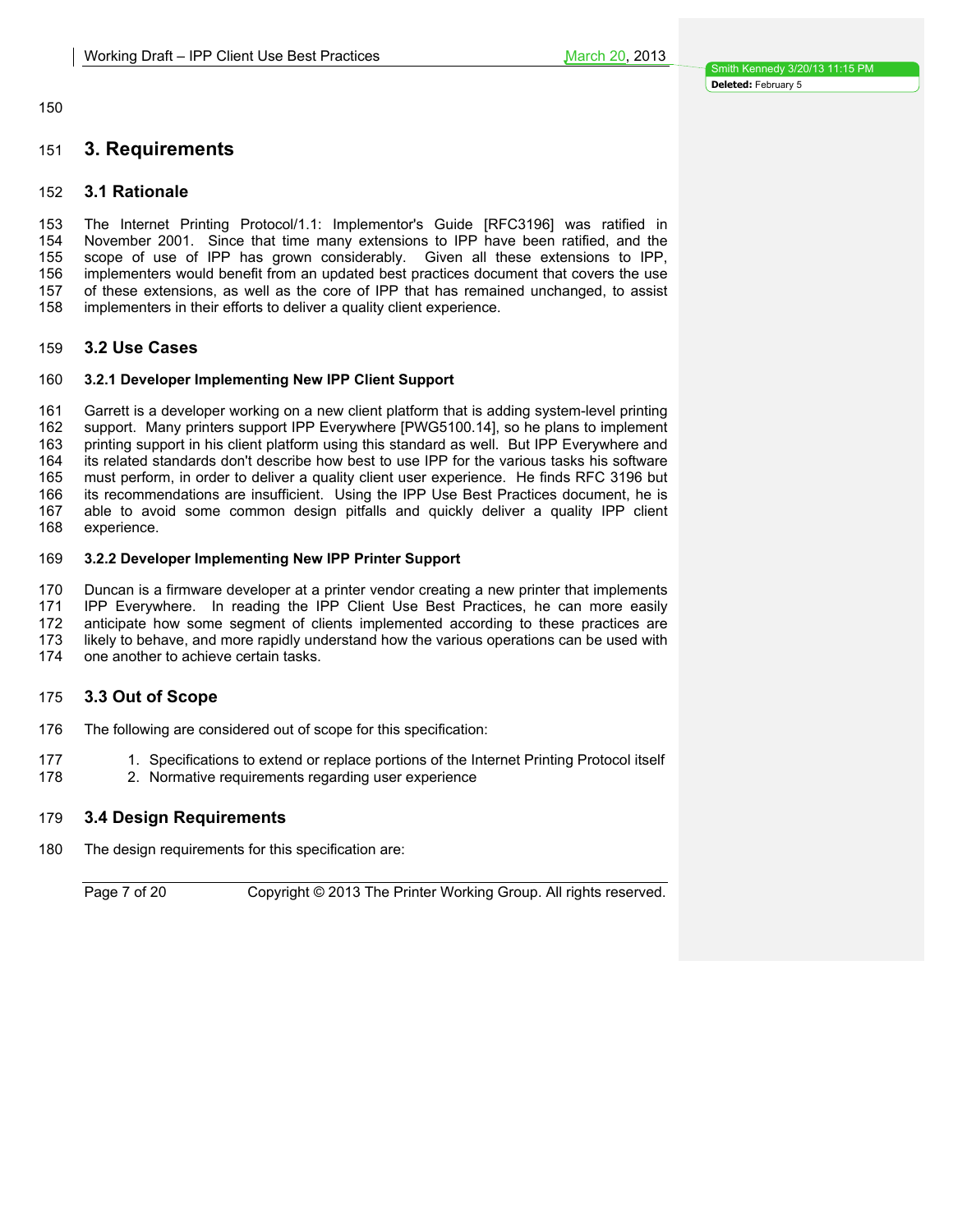- 181 1. Explore tasks performed by client implementations
- 2. Enumerate a series of alternatives
- 3. Rank those options according to a non-numeric qualitative grading scheme

# **4. Tasks and Implementation Alternatives**

185 For a number of tasks, the set of IPP operations provides a rich enough set of semantics

- 186 that it is possible to perform those tasks in a few different ways. In this section a number 187 of common tasks will be enumerated, and some alternatives for how those tasks might be
- 188 performed will be evaluated.

# **4.1 Create A Relationship With A Printer**

 You can't print to a printer if you cannot establish a connection to it. Historically, connecting to a printer to establish a "relationship" with it meant identifying a printer and then creating a persistent local records and resources for that printer relationship with your system's print spooler. This was called a "print queue", and it involved binding drivers to create the relationships needed to communicate at the different levels, and then keeping record of that set of relationships so that it could be re-used at a later time. The set of printers or other devices the user's system might encounter was relatively small and fairly static.

 More recent re-thinking of this relationship between client and printer has resulted in more "dynamic" relationship creation, where universal drivers can interrogate a device hosting a print service using a standardized protocol solution stack, and using that dynamically ascertain and update print service attributes. In this paradigm, a "persistent" print service record is more like a Web browser bookmark.

 Both paradigms still require a method of identifying the target devices. That can be done using dynamic service discovery protocols where the services respond to discovery requests, or explicitly by name (host name or raw IPv4/IPv6 address).

#### **4.1.1 Discover And Select A Printer Via A Discovery Protocol**

 Discovery protocols are used to identify instances of print services or printers by searching the network for service types or device types. This helps the user by making it so that they don't need to do a physical survey of devices' addresses.

 Regardless of the actual discovery protocol used, the APIs driving the protocols generally can be used in either a synchronous or asynchronous fashion. Unfortunately, many legacy software systems (as well as developers) are accustomed to the synchronous model, which is easily identified by the presence of a "refresh button". The synchronous model is not as user friendly as the asynchronous model, but it is somewhat easier to write programs in a synchronous way than an asynchronous way.

Page 8 of 20 Copyright © 2013 The Printer Working Group. All rights reserved.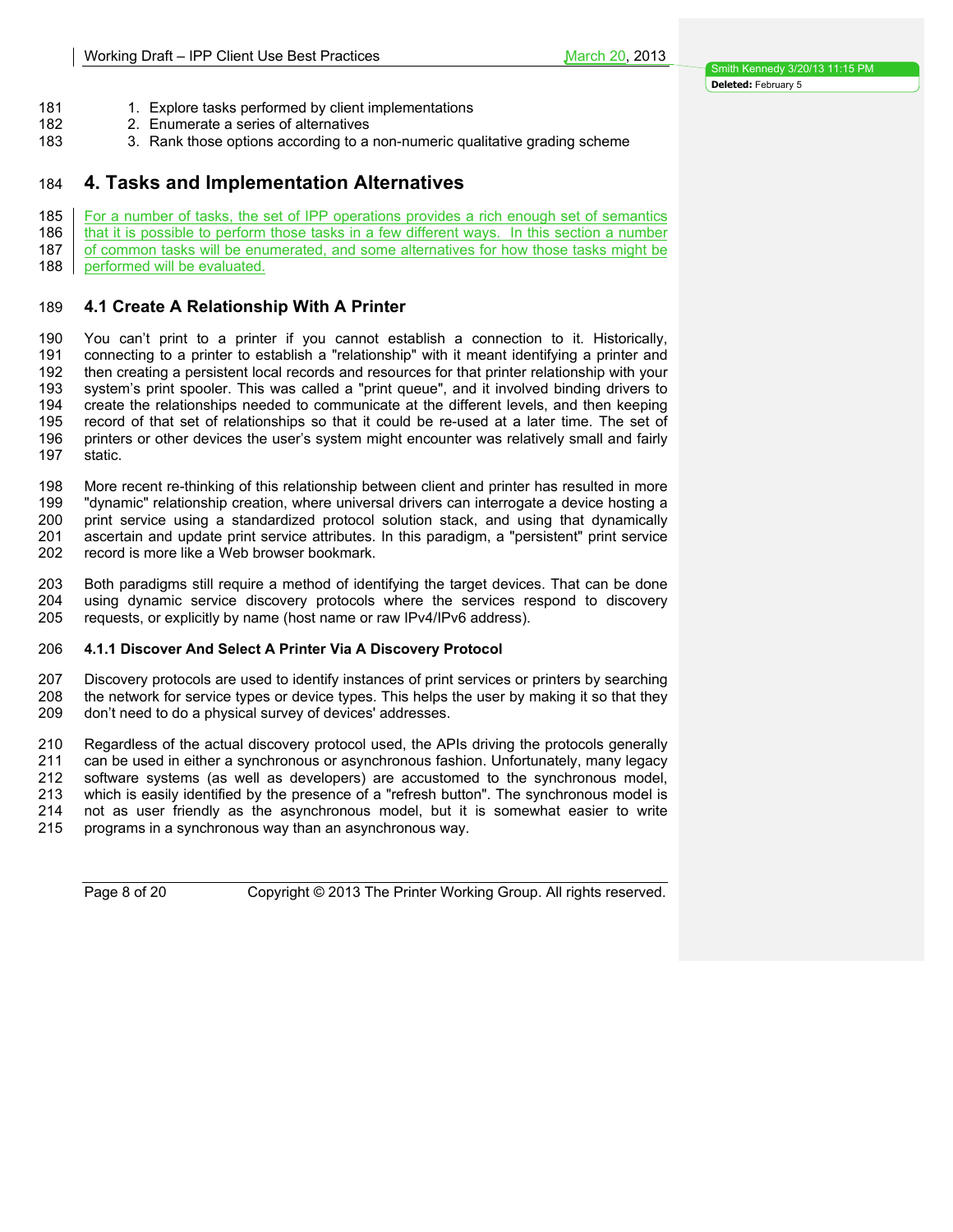**Formatted ... [11]** 

| 216 | <b>Options</b>                                                                             |                                                             |
|-----|--------------------------------------------------------------------------------------------|-------------------------------------------------------------|
| 217 | · POOR:                                                                                    | Smith Kennedy 3/20/13 11:15 PM                              |
| 218 | o Perform network discovery with a synchronous API                                         | Formatted: Font:Arial                                       |
| 219 | Show progress bar                                                                          |                                                             |
| 220 | Discovery Start()                                                                          |                                                             |
| 221 | sleep(X) where X is some reasonably short number of seconds,                               | Smith Kennedy 3/20/13 11:15 PM                              |
| 222 | Discovery.Stop()                                                                           | <b>Formatted</b><br>$\left( \dots [2] \right)$              |
| 223 | Present the results of the discovery process                                               | Smith Kennedy 3/20/13 11:15 PM                              |
| 224 | "Refresh" button restarts the process<br>$\circ$                                           | <b>Formatted</b><br>$\left( \left[ 3\right] \right)$        |
| 225 | Why this is bad:<br>$\mathbf{r}$                                                           | Smith Kennedy 3/20/13 11:15 PM                              |
| 226 | List contents can be stale<br>$\bullet$                                                    | <b>Formatted</b><br>$\left( \left[ 4\right] \right)$        |
| 227 | Results are not "live"                                                                     | Smith Kennedy 3/20/13 11:15 PM                              |
| 228 | "Reset" button is unnecessary and is a crutch                                              | <b>Formatted</b><br>$\left( \dots \left[ 5\right] \right)$  |
| 229 | o User selects a printer and presses "Continue" or equivalent                              | Smith Kennedy 3/20/13 11:15 PM<br><b>Formatted</b>          |
| 230 | BETTER:                                                                                    | $\left(\ldots [6]\right)$<br>Smith Kennedy 3/20/13 11:15 PM |
| 231 | o Perform network discovery with an asynchronous API                                       | <b>Deleted: list</b>                                        |
| 232 | Show List UI widget<br>٠                                                                   | Smith Kennedy 3/20/13 11:15 PM                              |
| 233 | Discovery.Start() with a callback                                                          | Formatted: Font:Arial                                       |
| 234 | Callback is called when discovery responses (add or remove) are                            | Smith Kennedy 3/20/13 11:15 PM                              |
| 235 | received                                                                                   | <b>Deleted:</b> The results                                 |
| 236 | User selects a printer and presses "Continue" or equivalent<br>$\circ$                     | Smith Kennedy 3/20/13 11:15 PM                              |
| 237 | Discovery.Stop()                                                                           | Formatted: Font:Arial                                       |
|     |                                                                                            | Smith Kennedy 3/20/13 11:15 PM                              |
| 238 | 4.1.2 Select A Printer Via User Provided DNS Hostname Or Raw Ipv4 / Ipv6 Address           | <b>Formatted</b><br>$\left( \, [7] \right)$                 |
|     |                                                                                            | Smith Kennedy 3/20/13 11:15 PM                              |
| 239 | In some cases a discovery protocol is either not adequate or unnecessary. Examples of      | <b>Formatted</b><br>$\left( \dots \left[ 8\right] \right)$  |
| 240 | when this use case is encountered include pre-published names or addresses, and also       | Smith Kennedy 3/20/13 11:15 PM                              |
| 241 | situations where the target device is not on the local link. (DNS-SD and WS-Discovery are  | <b>Formatted</b><br>$\left( \dots \left[ 9\right] \right)$  |
| 242 | generally used for link-local discovery, though wide-area variants as well as LDAP systems | Smith Kennedy 3/20/13 11:15 PM                              |
| 243 | may also be used, but are frequently not for various reasons.)                             | <b>Deleted:</b> callback                                    |
|     |                                                                                            | Smith Kennedy 3/20/13 11:15 PM                              |
| 244 | For each of these options below, the assumption is that the client has been given an       | <b>Formatted</b><br>$\left( \dots [10] \right)$             |
| 24E | address strips, and should attempt to connect to the best at that address                  | Smith Kennedy 3/20/13 11:15 PM                              |

245 address string, and should attempt to connect to the host at that address.

# 246 **Options**

| 247 | BAD:<br>٠                                                                             |
|-----|---------------------------------------------------------------------------------------|
| 248 | Let each printer model make up its own path, and depend on some other<br>$\circ$      |
| 249 | protocol to get the resource path                                                     |
| 250 | IPP has no defined standard mechanism to enumerate the Printer<br>$\blacksquare$      |
| 251 | objects' resource paths                                                               |
| 252 | POOR:<br>٠                                                                            |
| 253 | IPP Get-Printer-Attributes with printer-uri set to a URI that was manually<br>$\circ$ |
| 254 | entered by the user                                                                   |
|     |                                                                                       |
|     |                                                                                       |

Page 9 of 20 Copyright © 2013 The Printer Working Group. All rights reserved.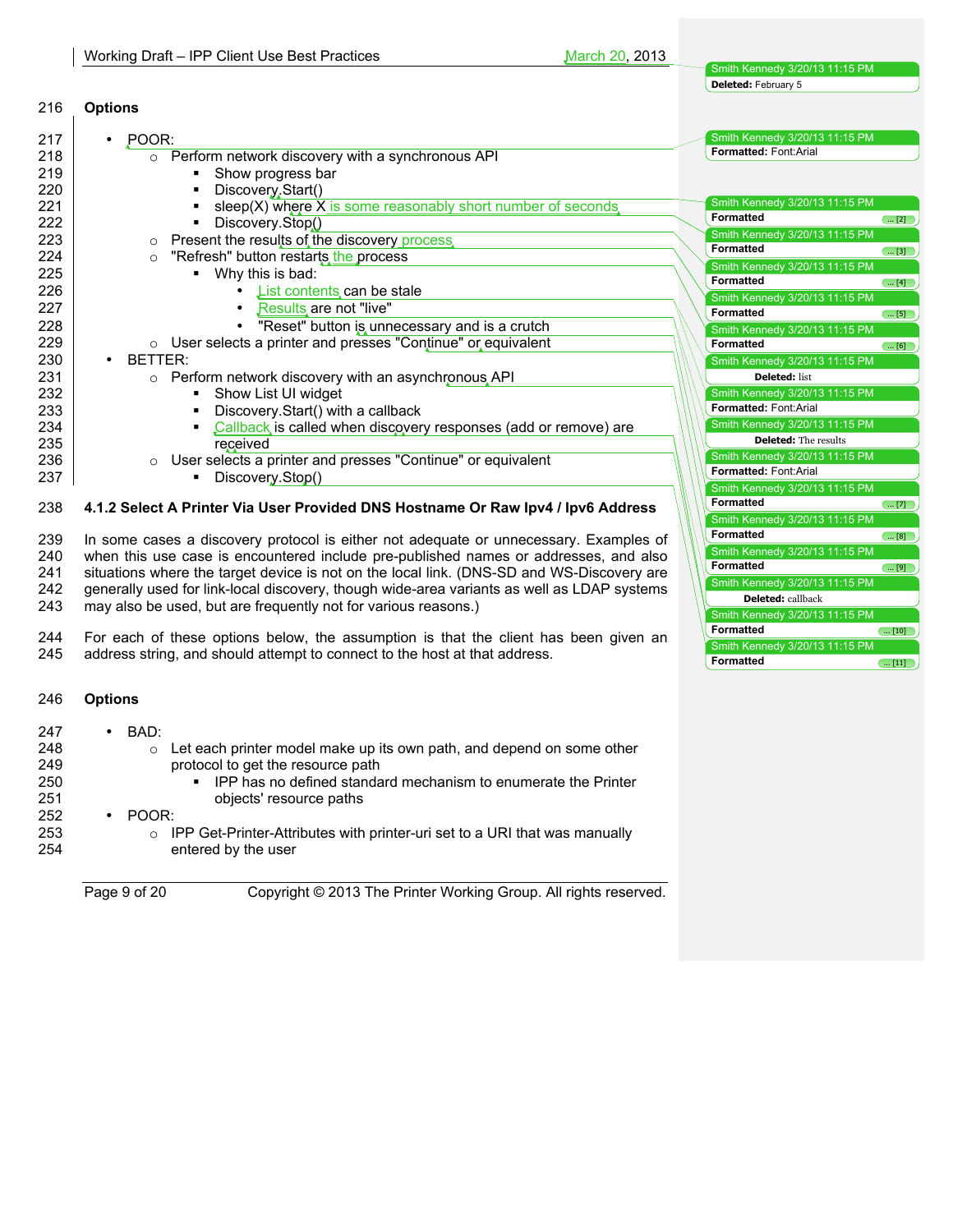|                   | Working Draft - IPP Client Use Best Practices<br>March 20, 2013                                                                                                                                                                                                                          |                                                              |
|-------------------|------------------------------------------------------------------------------------------------------------------------------------------------------------------------------------------------------------------------------------------------------------------------------------------|--------------------------------------------------------------|
|                   |                                                                                                                                                                                                                                                                                          | Smith Kennedy 3/20/13 11:15 PM<br><b>Deleted:</b> February 5 |
| 261<br>262        | The "ipp" URI scheme could be used to encode the hostname and the<br>resource path                                                                                                                                                                                                       |                                                              |
| 263<br>264        | Having the user enter the URI exposes too many details to the user,<br>including the detail about the fact that IPP is actually being used.                                                                                                                                              |                                                              |
| 265               | Users need not be aware of which print protocol is being used.                                                                                                                                                                                                                           | Smith Kennedy 3/20/13 11:15 PM<br>Deleted: beiing            |
| 266               | GOOD:                                                                                                                                                                                                                                                                                    |                                                              |
| 267<br>268        | IPP Get-Printer-Attributes with printer-uri set to a well-known Printer resource<br>$\circ$<br>path                                                                                                                                                                                      |                                                              |
| 269               | "/ipp/print"                                                                                                                                                                                                                                                                             |                                                              |
| 270<br>271        | BETTER:<br>IPP Get-Printer-Attributes with printer-uri set to "/"<br>$\circ$                                                                                                                                                                                                             |                                                              |
| 272               | <b>Examine</b> the "printer-uri-supported" attribute; use the first URI in the list                                                                                                                                                                                                      |                                                              |
| 273               | IPP Get-Printer-Attributes with printer-uri set to first URI<br>$\circ$                                                                                                                                                                                                                  | Smith Kennedy 3/20/13 11:15 PM                               |
| 274               | BEST:                                                                                                                                                                                                                                                                                    | Deleted: examine                                             |
| 275<br>276        | IPP Get-Services operation<br>$\circ$<br><b>Coming with System Control Service</b>                                                                                                                                                                                                       |                                                              |
| 277               | Is this really going to be better?                                                                                                                                                                                                                                                       |                                                              |
| 278               | Yes, expected to have metadata associated with each URI                                                                                                                                                                                                                                  |                                                              |
| 279               | specifying the class of service                                                                                                                                                                                                                                                          |                                                              |
| 280               | 4.2 Validate User Access to Printer                                                                                                                                                                                                                                                      |                                                              |
| 281<br>282<br>283 | Selecting a printer is misleading to the user if the user isn't allowed to use the selected<br>printer. Therefore, access restrictions should be validated before selection confirmation<br>(queue creation, etc.) is done on the client system.                                         |                                                              |
|                   |                                                                                                                                                                                                                                                                                          |                                                              |
| 284               | <b>Options</b>                                                                                                                                                                                                                                                                           |                                                              |
| 285               | BAD:                                                                                                                                                                                                                                                                                     |                                                              |
| 286               | Do Nothing<br>$\circ$                                                                                                                                                                                                                                                                    |                                                              |
| 287               | The user may choose a printer but not be able to use it due to not                                                                                                                                                                                                                       |                                                              |
| 288<br>289        | having access credentials (username or password or whatever) to use<br>that printer                                                                                                                                                                                                      |                                                              |
| 290               | GOOD:                                                                                                                                                                                                                                                                                    |                                                              |
| 291               | <b>IPP Validate-Job operation</b><br>$\circ$                                                                                                                                                                                                                                             |                                                              |
| 292               | Use the defaults, but provide the credentials to allow the user access                                                                                                                                                                                                                   |                                                              |
| 293               | to be determined                                                                                                                                                                                                                                                                         |                                                              |
| 294               | <b>4.3 Get Printer Options</b>                                                                                                                                                                                                                                                           |                                                              |
| 295               | Once the user has selected a printer, it is necessary for the print system to understand the                                                                                                                                                                                             | Smith Kennedy 3/20/13 11:15 PM                               |
| 296<br>297<br>298 | capabilities that the printer device's print service provides. This includes what print job<br>payload formats can be consumed by the print service, the available options and default<br>choices, and so forth. It also includes other information about the device itself, such as its | <b>Deleted:</b> has been identified                          |

Page 10 of 20 Copyright © 2013 The Printer Working Group. All rights reserved.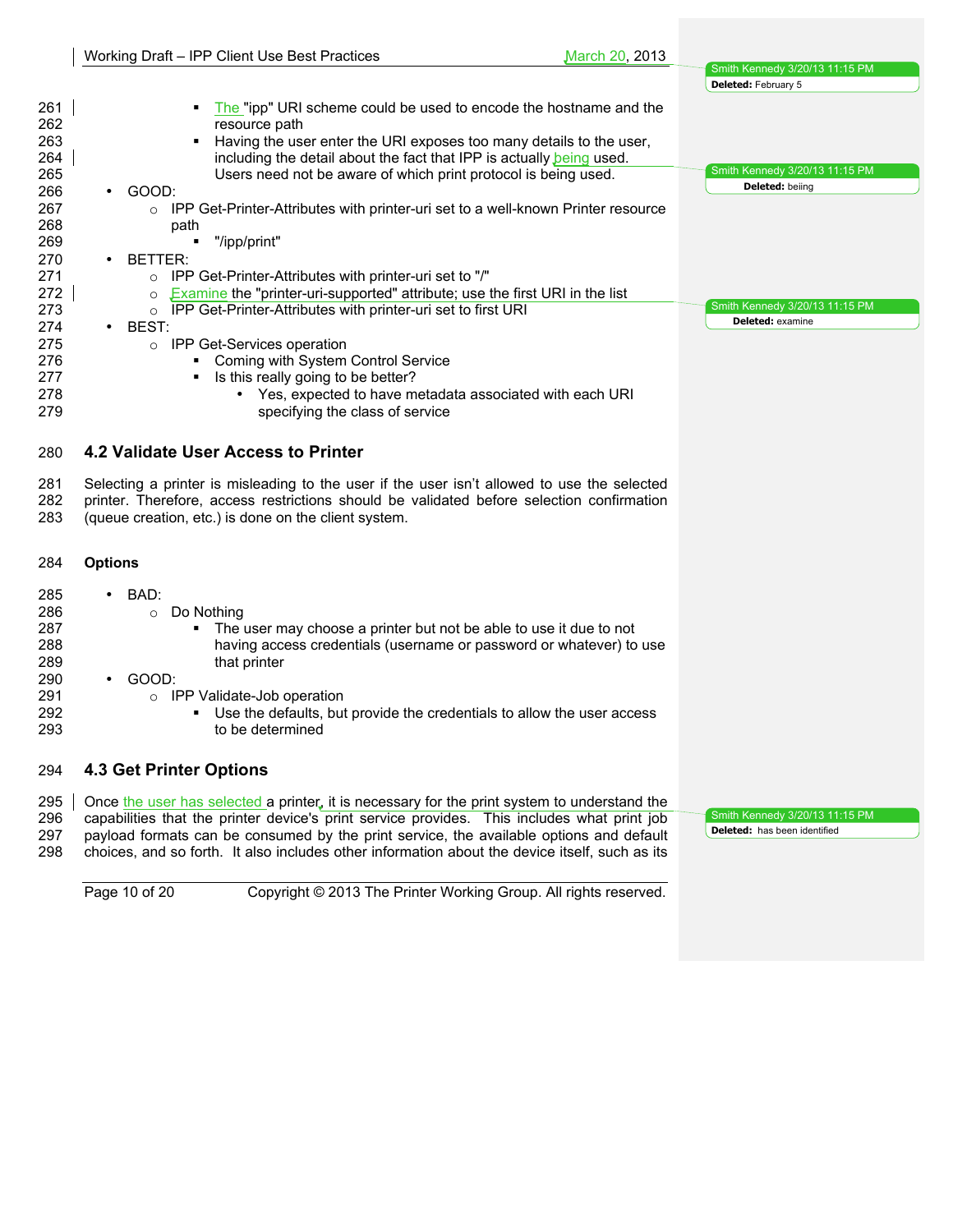302 location. Some of this is done at relationship creation time (queue creation time), perhaps<br>303 by consulting information stored statically in the printer. It may be that this information can by consulting information stored statically in the printer. It may be that this information can all be retrieved from the printer itself. This is basically the print dialog's activity between the time that the user performs an action to request that the print dialog be presented, and the time that the dialog is presented to the user, populated with the available option choices.

# **Options**

| 309<br>310<br>311<br>312 | $\cdot$ SAD:<br>Depend on a-priori knowledge about a particular model as a way of listing<br>$\circ$<br>options for the model of device identified as the target<br>Model specific print drivers fall in this bucket<br>٠ |                                |
|--------------------------|---------------------------------------------------------------------------------------------------------------------------------------------------------------------------------------------------------------------------|--------------------------------|
| 313                      | GOOD:                                                                                                                                                                                                                     |                                |
| 314                      | ○ IPP Get-Printer-Attributes Operation                                                                                                                                                                                    |                                |
| 315                      | Request includes no printer attributes; only operation attributes<br>٠                                                                                                                                                    |                                |
| 316                      | Reply will contain the job template attributes for all PDLs<br>٠                                                                                                                                                          | Smith Kennedy 3/20/13 11:15 PM |
| 317                      | Client guesses at what attributes may work or not work for a given PDL, or<br>$\circ$                                                                                                                                     | Deleted: request               |
| 318                      | uses a-priori knowledge                                                                                                                                                                                                   | Smith Kennedy 3/20/13 11:15 PM |
| 319                      | BETTER:                                                                                                                                                                                                                   | Deleted: reply                 |
| 320                      | ○ IPP Get-Printer-Attributes Operation                                                                                                                                                                                    |                                |
| 321                      | Any specific attributes?<br>٠                                                                                                                                                                                             |                                |
| 322                      | o Process results; decide on a PDL                                                                                                                                                                                        | Smith Kennedy 3/20/13 11:15 PM |
| 323                      | <b>IPP Get-Printer-Attributes Operation</b><br>$\circ$                                                                                                                                                                    | Deleted: any                   |
| 324                      | Request includes the document-format attribute with value specifying<br>٠                                                                                                                                                 |                                |
| 325                      | the chosen PDL                                                                                                                                                                                                            | Smith Kennedy 3/20/13 11:15 PM |
| 326                      | Reply will contain the job template attributes appropriately filtered<br>٠                                                                                                                                                | Deleted: request               |
| 327                      | ("colored") for that particular document-format                                                                                                                                                                           | Smith Kennedy 3/20/13 11:15 PM |
|                          |                                                                                                                                                                                                                           | Deleted: reply                 |

## **4.4 Check constraints between presented options**

 Printer features and options are presented typically in a print dialog. Some of these have states that have relationships with other options' states, where one cannot be in a particular state if another one is too. These are known as constraints, and they must be calculated any time the state of a control changes state. There are various ways that this can be done.

#### **Options**

| 335 | $\cdot$ POOR:                                                        |
|-----|----------------------------------------------------------------------|
| 336 | IPP Validate-Job<br>$\cap$                                           |
| 337 | • Every time a control is changed, the client sends IPP Validate-Job |
| 338 | with attribute values corresponding to current state of controls     |
| 339 | GOOD:<br>$\bullet$                                                   |
|     |                                                                      |

Page 11 of 20 Copyright © 2013 The Printer Working Group. All rights reserved.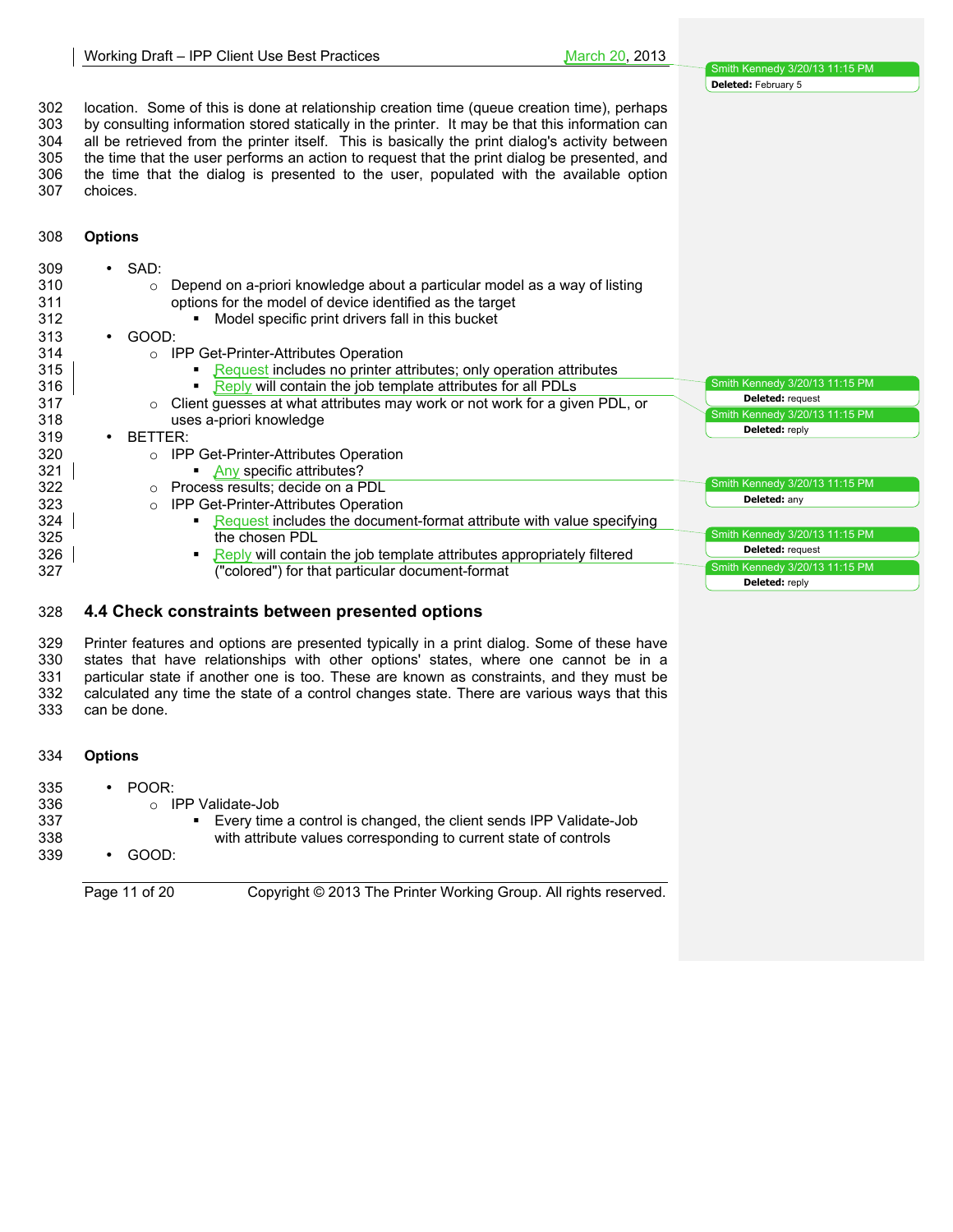| 345               | IPP Validate-Job<br>$\circ$                                                                                                                                                                |                                                                |
|-------------------|--------------------------------------------------------------------------------------------------------------------------------------------------------------------------------------------|----------------------------------------------------------------|
| 346               | When "Print" button is pressed, confirms the job creation / submission<br>٠                                                                                                                |                                                                |
| 347               | will succeed (authentication, etc.)                                                                                                                                                        | Smith Kennedy 3/20/13 11:15 PM                                 |
| 348               | Client depends on this operation to perform constraints validation                                                                                                                         | Deleted: when                                                  |
| 349               | printer-side                                                                                                                                                                               | Smith Kennedy 3/20/13 11:15 PM                                 |
| 350               | BETTER:                                                                                                                                                                                    | Deleted: client                                                |
| 351               | <b>IPP Get-Printer-Attributes</b><br>$\circ$                                                                                                                                               |                                                                |
| 352               | Printer Object implements job-constraints-supported<br>$\blacksquare$                                                                                                                      |                                                                |
| 353               | Printer Object implements job-resolvers-supported<br>$\blacksquare$                                                                                                                        | Smith Kennedy 3/20/13 11:15 PM                                 |
| 354               | <local constraints="" of="" processing=""><br/><math>\circ</math></local>                                                                                                                  | Deleted: device                                                |
| 355               | <b>IPP Validate-Job</b><br>$\circ$                                                                                                                                                         | Smith Kennedy 3/20/13 11:15 PM                                 |
| 356               | • When "Print" button is pressed, confirms the job creation / submission                                                                                                                   | <b>Deleted:</b> constraits                                     |
| 357               | will succeed (authentication, etc.)                                                                                                                                                        | Smith Kennedy 3/20/13 11:15 PM                                 |
| 358               | Constraints validation already handled client-side<br>٠                                                                                                                                    | Deleted: device                                                |
|                   |                                                                                                                                                                                            | Smith Kennedy 3/20/13 11:15 PM                                 |
|                   |                                                                                                                                                                                            | Deleted: when                                                  |
| 359               | 4.5 Submitting a Print Job                                                                                                                                                                 | Smith Kennedy 3/20/13 11:15 PM                                 |
|                   |                                                                                                                                                                                            | <b>Deleted:</b> constraints                                    |
| 360<br>361<br>362 | Once the user has decided on options, the print job is generated and ultimately made<br>available to the printer in some fashion. There are several different ways that this may<br>occur. |                                                                |
| 363               | 4.5.1 Submitting a print job with document data                                                                                                                                            | Smith Kennedy 3/20/13 11:15 PM                                 |
|                   |                                                                                                                                                                                            | Deleted: "by value"                                            |
| 364               | This is the classical way that a print job is sent from the client to the print service: first a job                                                                                       | Smith Kennedy 3/20/13 11:15 PM<br>Deleted: :                   |
| 365               | is created, and then the job information and payload content are sent from the client to the                                                                                               | Smith Kennedy 3/20/13 11:15 PM                                 |
| 366               | print service.                                                                                                                                                                             | Deleted: by                                                    |
|                   |                                                                                                                                                                                            | Smith Kennedy 3/20/13 11:15 PM                                 |
| 367               | Options                                                                                                                                                                                    | Deleted: no                                                    |
|                   |                                                                                                                                                                                            | Smith Kennedy 3/20/13 8:33 PM                                  |
| 368               | POOR:                                                                                                                                                                                      | Comment [1]: IPP would never respond                           |
| 369               | ○ IPP Print-Job                                                                                                                                                                            | early; HTTP could respond early but that would                 |
| 370               | No pre-flight checks                                                                                                                                                                       | be effectively a transport                                     |
| 371               | The printer may reject it but only after it has been transmitted.<br>$\blacksquare$                                                                                                        | Smith Kennedy 3/20/13 11:15 PM                                 |
| 372               | Better to check ticket and content types first.                                                                                                                                            | Deleted: the                                                   |
| 373               | GOOD:                                                                                                                                                                                      | Smith Kennedy 3/20/13 11:15 PM<br>Deleted: in whole or in part |
| 374               | ○ IPP Validate-Job                                                                                                                                                                         | Smith Kennedy 3/20/13 11:15 PM                                 |
| 375               | Pre-flight checks the job by validating the job attributes, document                                                                                                                       | Deleted: better                                                |
| 376               | type, authentication and transport encryption upgrades (if needed)                                                                                                                         | Smith Kennedy 3/20/13 11:15 PM                                 |
| 377               | <b>IPP Print-Job</b><br>$\circ$                                                                                                                                                            | Deleted: pre                                                   |
| 378               | Creates the job and sends the payload in one operation<br>$\blacksquare$                                                                                                                   | Smith Kennedy 3/20/13 11:15 PM                                 |
| 379               | However, the Job object's URI isn't usually known until the job                                                                                                                            | Deleted: and                                                   |
| 380               | transmission is complete                                                                                                                                                                   | Smith Kennedy 3/20/13 11:15 PM                                 |
| 381               | Doesn't work well with flow-controlled (low-end) printers                                                                                                                                  | <b>Deleted:</b> creates                                        |
| 382               | BETTER:                                                                                                                                                                                    | Smith Kennedy 3/20/13 11:15 PM                                 |
| 383               | ○ IPP Validate-Job                                                                                                                                                                         | Deleted: however                                               |
|                   |                                                                                                                                                                                            | Smith Kennedy 3/20/13 11:15 PM                                 |
|                   |                                                                                                                                                                                            | Deleted: doesn't                                               |
|                   | Page 12 of 20<br>Copyright © 2013 The Printer Working Group. All rights reserved.                                                                                                          |                                                                |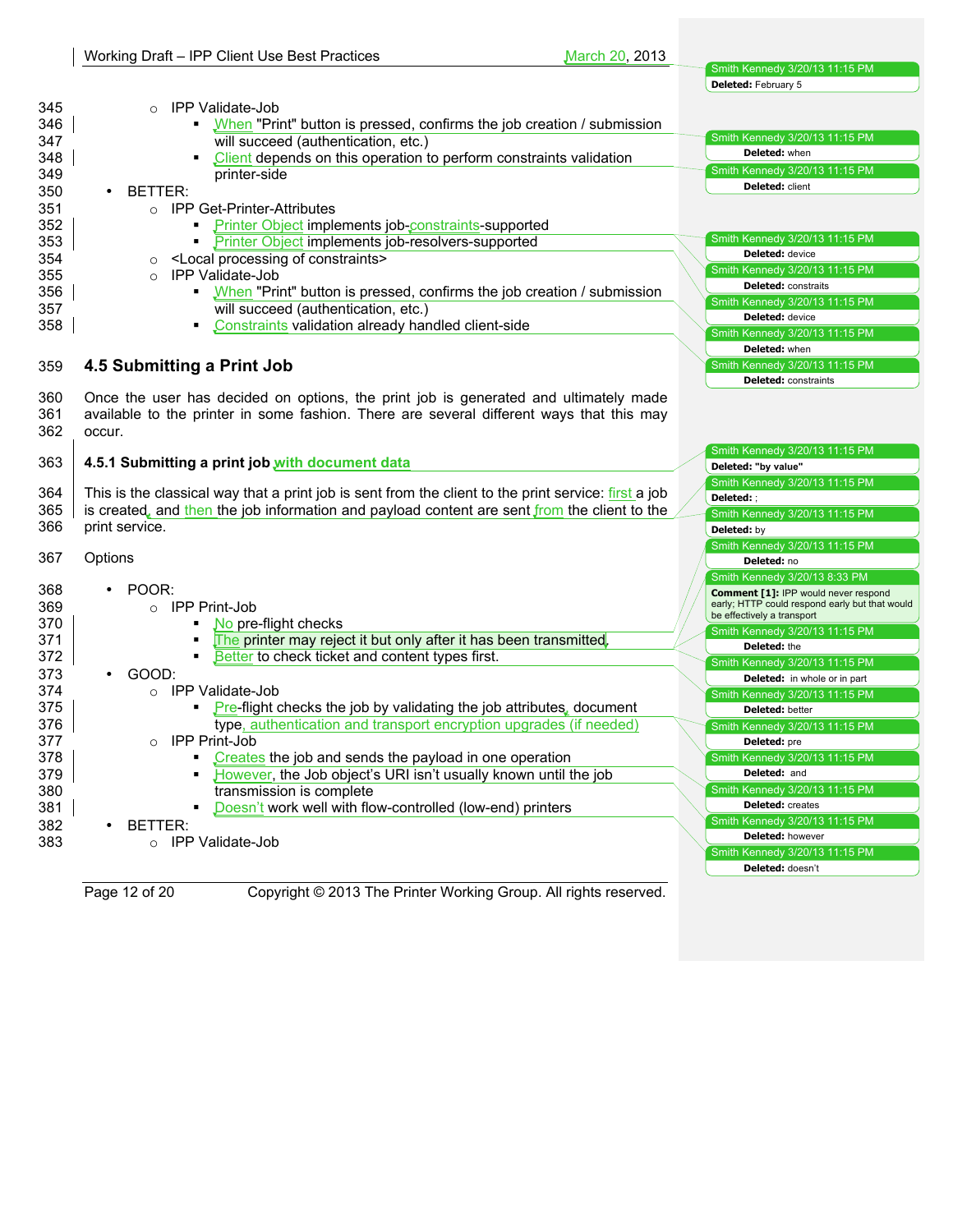**Deleted:** February 5

| 403 | • Pre-flight checks the job by validating the job attributes and document                         |                                                             |
|-----|---------------------------------------------------------------------------------------------------|-------------------------------------------------------------|
| 404 | type, authentication and transport encryption upgrades (if needed)                                | Smith Kennedy 3/20/13 11:15 PM                              |
| 405 | <b>IPP Create-Job</b><br>$\circ$                                                                  | Deleted: pre                                                |
| 406 | Returns immediately with the job URI for monitoring and ticket<br>٠                               |                                                             |
| 407 | processing status                                                                                 | Smith Kennedy 3/20/13 11:15 PM                              |
| 408 | If there is a problem then Create-Job may fail the same as Validate-                              | Deleted: returns                                            |
| 409 | Job would, but may not, which is why we do a Validate-Job first (so                               | Smith Kennedy 3/20/13 11:15 PM                              |
| 410 | that there isn't a zombie job there)                                                              | <b>Deleted:</b> if                                          |
| 411 | Once the job is created, the client will receive a list of the actual job                         |                                                             |
| 412 | processing attributes from the IPP Printer.                                                       |                                                             |
| 413 | Response to this operation will include xxx-actual job attributes that                            |                                                             |
| 414 | could be used to detect substitutions that would be used by the Printer                           |                                                             |
| 415 | Object. Observing this, the client may decide whether to cancel the                               |                                                             |
| 416 | job rather than submit the document with this job. If the original job                            |                                                             |
| 417 | was cancelled, the client could create another job with a new set of                              |                                                             |
| 418 | attributes submitted, or error out and not submit a job at all                                    |                                                             |
| 419 | Allows an opportunity to perform a Cancel-Job operation during                                    |                                                             |
| 420 | document submission                                                                               |                                                             |
| 421 | <b>IPP Send-Document</b>                                                                          |                                                             |
|     | $\circ$<br>Payload transmission is de-coupled from the creation of the job                        |                                                             |
| 422 | Multiple documents can be sent to build up a compound job                                         | Smith Kennedy 3/20/13 11:15 PM                              |
| 423 |                                                                                                   | Deleted: payload                                            |
| 424 | Client MUST check to see if value of "multiple-document-jobs-                                     | Smith Kennedy 3/20/13 11:15 PM                              |
| 425 | supported" is "true", to see if it is OK to do multiple Send-Document                             | Deleted: multiple                                           |
| 426 | operations to the same Job object.                                                                | Smith Kennedy 3/20/13 11:15 PM                              |
| 427 | 4.5.2 Submitting a print job with document references                                             | <b>Deleted:</b> <#>means that the client                    |
|     |                                                                                                   | doesn't have to be prepared for an<br>early HTTP response.  |
| 428 | This is a slightly different way that a print job is sent from the client to the print service: a | $\left(\dots [12]\right)$<br>Smith Kennedy 3/20/13 11:15 PM |
| 429 | job is created and made available for retrieval by the print service, and when the print job      | Deleted: "by reference"                                     |
| 430 | the job information and job payload content are sent by the client to the print service.          |                                                             |
|     |                                                                                                   |                                                             |
|     |                                                                                                   |                                                             |
| 431 | <b>Options</b>                                                                                    |                                                             |
|     |                                                                                                   |                                                             |
| 432 | POOR:                                                                                             | Smith Kennedy 3/20/13 11:15 PM                              |
| 433 | $\circ$ IPP Print-URI                                                                             | Deleted: no                                                 |
| 434 | No pre-flight checks                                                                              | Smith Kennedy 3/20/13 11:15 PM                              |
| 435 | Printer may reject it but only after it has been transmitted.                                     | Deleted: the printer                                        |
| 436 | Better to check ticket and content types first                                                    | Smith Kennedy 3/20/13 11:15 PM                              |
| 437 | GOOD:                                                                                             | <b>Deleted:</b> in whole or in part.                        |
| 438 | IPP Validate-Job<br>$\circ$                                                                       | Smith Kennedy 3/20/13 11:15 PM                              |
| 439 | <b>Pre-flight checks the job by validating the job attributes and document</b>                    | Deleted: better                                             |
| 440 | type                                                                                              | Smith Kennedy 3/20/13 11:15 PM                              |
| 441 | <b>IPP Print-URI</b><br>$\circ$                                                                   | Deleted:                                                    |
| 442 | Creates the job and sends a URL to where the payload can be                                       | Smith Kennedy 3/20/13 11:15 PM<br>Deleted: pre              |
| 443 | retrieved in one operation                                                                        |                                                             |
|     |                                                                                                   | Smith Kennedy 3/20/13 11:15 PM<br><b>Deleted:</b> creates   |
|     |                                                                                                   |                                                             |

Page 13 of 20 Copyright © 2013 The Printer Working Group. All rights reserved.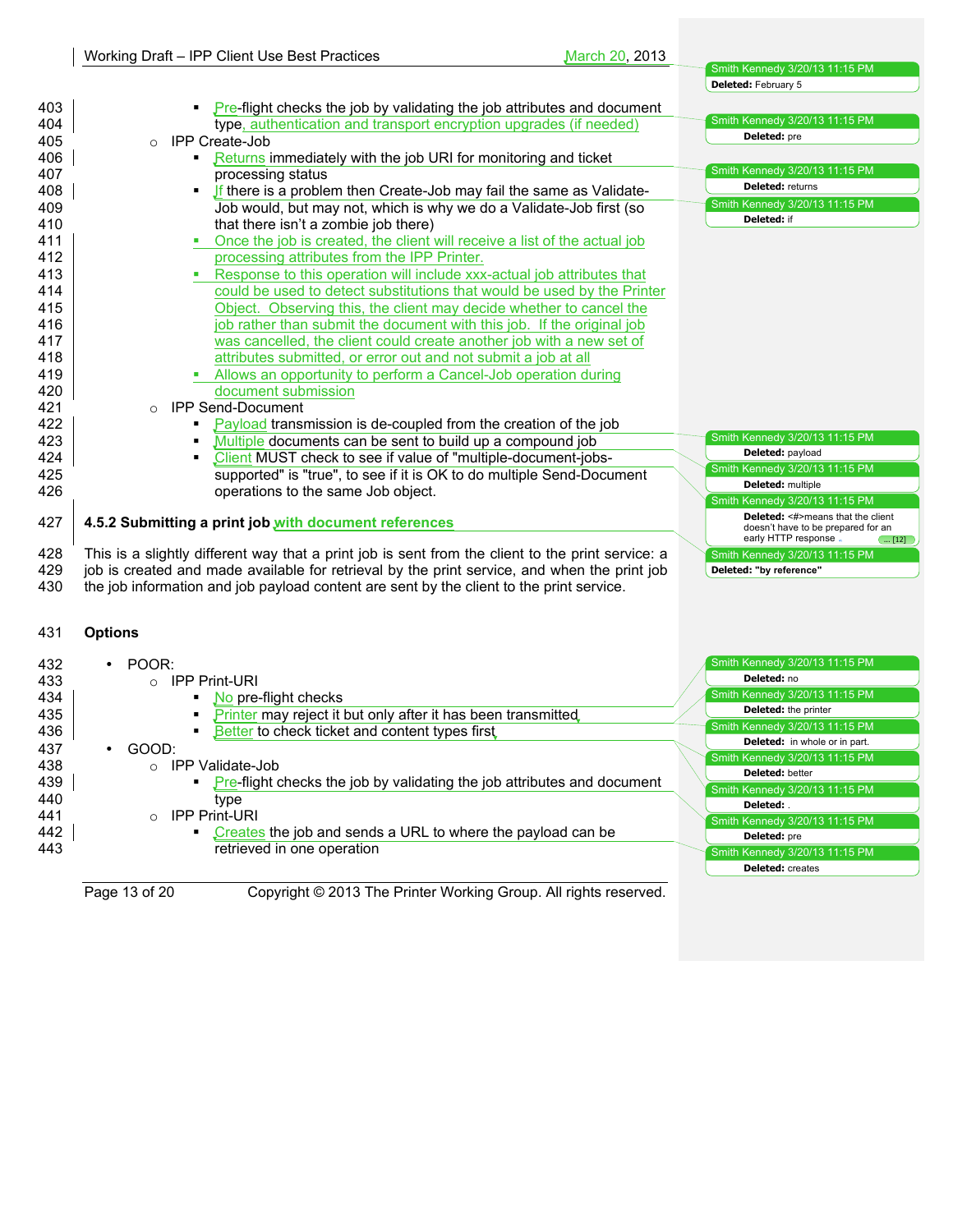|     |                                                                                              | <b>Deleted:</b> February 5                                                              |
|-----|----------------------------------------------------------------------------------------------|-----------------------------------------------------------------------------------------|
| 461 | Printer Object "pulls" the document file rather than being given it by                       |                                                                                         |
| 462 | the client                                                                                   | Smith Kennedy 3/20/13 11:15 PM                                                          |
| 463 | However, the Job object's URI isn't usually known until the job<br>$\blacksquare$            | <b>Deleted:</b> <#>print service retrieves the                                          |
| 464 | transmission is complete                                                                     | payload file itself.<br>$\left( \dots [13] \right)$                                     |
| 465 | Printer may respond with client-error-document-access-error status                           |                                                                                         |
| 466 | code, or might add document-access-error to job-state-reasons                                | Smith Kennedy 3/20/13 11:15 PM                                                          |
| 467 | URI may not be accessible at time of processing                                              | Deleted: <#>doesn't work well with                                                      |
| 468 | BETTER:<br>$\bullet$                                                                         | flow-controlled (low-end) printers                                                      |
| 469 | o IPP Validate-Job                                                                           |                                                                                         |
| 470 | <b>Pre-flight checks the job by validating the job attributes and document</b>               |                                                                                         |
| 471 | type                                                                                         | Smith Kennedy 3/20/13 11:15 PM                                                          |
| 472 | <b>IPP Create-Job</b>                                                                        | Deleted: pre                                                                            |
| 473 | $\circ$<br>Returns immediately with the job URI for monitoring and ticket                    |                                                                                         |
|     |                                                                                              | Smith Kennedy 3/20/13 11:15 PM                                                          |
| 474 | processing status                                                                            | Deleted: returns                                                                        |
| 475 | If there is a problem then Create-Job will fail the same as Validate-Job                     | Smith Kennedy 3/20/13 11:15 PM                                                          |
| 476 | would                                                                                        | Deleted: if                                                                             |
| 477 | <b>IPP Send-URI</b><br>$\circ$                                                               |                                                                                         |
| 478 | • Payload URI transmission is de-coupled from the creation of the job                        | Smith Kennedy 3/20/13 11:15 PM                                                          |
| 479 | • Printer may respond with client-error-document-access-error status                         | Deleted: payload                                                                        |
| 480 | code, or might add document-access-error to job-state-reasons                                | Smith Kennedy 3/20/13 11:15 PM                                                          |
| 481 | URI may not be accessible at time of processing                                              | <b>Deleted:</b> <#>means that the client                                                |
| 482 | (How to handle this appropriately? What recommendations<br>$\bullet$                         | doesn't have to be prepared for an                                                      |
| 483 | should be provided?)                                                                         | early HTTP response<br>$\left( \dots [14] \right)$<br>Smith Kennedy 3/20/13 11:15 PM    |
|     |                                                                                              | <b>Formatted</b>                                                                        |
| 484 | 4.6 Monitoring print job status                                                              | Smith Kennedy 3/20/13 11:15 PM                                                          |
|     |                                                                                              | Deleted: learned before job payload                                                     |
| 485 | While the print job is being processed, users may wish to know whether it is proceeding      | is sent                                                                                 |
| 486 | successfully, or whether there are conditions that they need to handle that are preventing   |                                                                                         |
| 487 | processing from proceeding, such as a media jam, open covers, marking agents depleted,       |                                                                                         |
| 488 | and so forth.                                                                                |                                                                                         |
|     |                                                                                              |                                                                                         |
| 489 | For those options below that involve polling the Printer Object, the degree to which the     |                                                                                         |
| 490 | option is better or worse is due in no small part to the polling frequency. The interval     |                                                                                         |
| 491 | should be tuned so that the frequency of queries is not so great that it burdens the Printer |                                                                                         |
| 492 | Object or Job Object or the network, but not so small that there is an undesirable lag       |                                                                                         |
| 493 | between when an event occurs and when the user is notified. It is certainly NOT a best       |                                                                                         |
| 494 | practice in any case if a client is polling as fast as the network can handle traffic.       | Smith Kennedy 3/20/13 8:33 PM                                                           |
|     |                                                                                              | <b>Comment [2]:</b> Should we put specific<br>recommendations as to a polling frequency |
|     |                                                                                              | here?                                                                                   |
| 495 | <b>Options</b>                                                                               |                                                                                         |
|     |                                                                                              |                                                                                         |
| 496 | POOR:                                                                                        |                                                                                         |
| 497 | o IPP Get-Jobs / IPP Get-Printer-Attributes                                                  |                                                                                         |
| 498 | Monitor the value of the printer-state attribute and the state of all jobs                   | Smith Kennedy 3/20/13 11:15 PM<br><b>Deleted:</b> monitor                               |
| 499 | Not precise; polling for status without knowing the actual job ID                            |                                                                                         |
|     |                                                                                              |                                                                                         |
| 500 | Polling is generally not desirable<br>٠                                                      | Smith Kennedy 3/20/13 11:15 PM                                                          |
|     | Copyright © 2013 The Printer Working Group. All rights reserved.<br>Page 14 of 20            | Deleted: <#>polling (lame) .                                                            |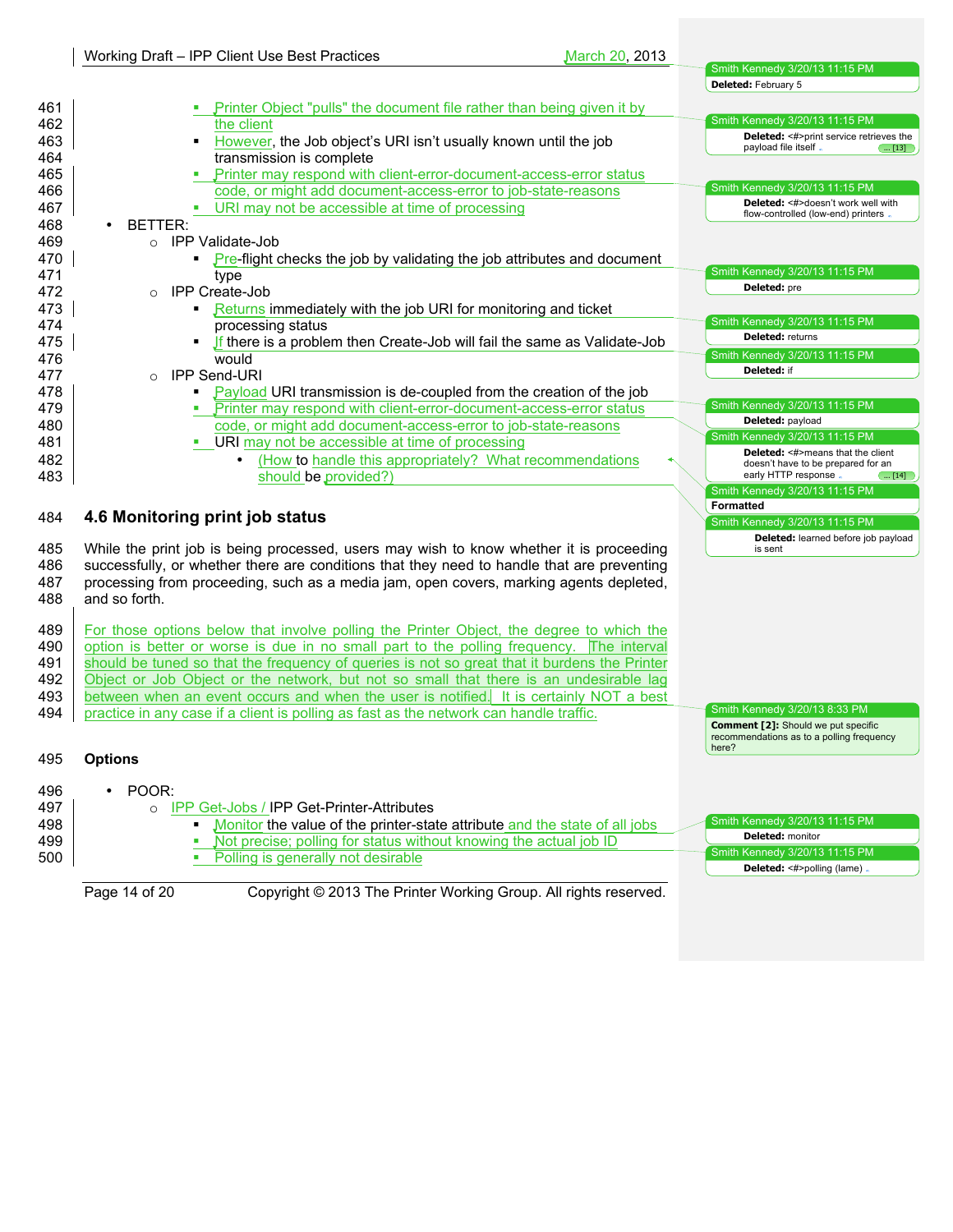|     |                                                                                              | <b>Deleted:</b> Feblualy S                                                                                                                           |
|-----|----------------------------------------------------------------------------------------------|------------------------------------------------------------------------------------------------------------------------------------------------------|
| 518 | See above regarding polling intervals                                                        |                                                                                                                                                      |
| 519 | GOOD:                                                                                        |                                                                                                                                                      |
| 520 | ○ IPP Get-Job-Attributes / IPP Get-Printer-Attributes                                        |                                                                                                                                                      |
| 521 | • Monitor the value of printer-state attribute as well as targeted                           |                                                                                                                                                      |
| 522 | monitoring of a specific job's status                                                        | Smith Kennedy 3/20/13 11:15 PM                                                                                                                       |
| 523 | Polling is generally not desirable<br>٠                                                      | <b>Deleted:</b> targets                                                                                                                              |
| 524 | See above regarding polling intervals<br>$\bullet$                                           | Smith Kennedy 3/20/13 11:15 PM                                                                                                                       |
| 525 | BETTER:                                                                                      | Deleted: specific job status . ( [15]                                                                                                                |
| 526 | IPP Create- <b>Printer-Subscriptions / IPP Get-Notifications / IPP Get-Job-</b><br>$\circ$   | Smith Kennedy 3/20/13 11:15 PM                                                                                                                       |
| 527 | <b>Attributes</b>                                                                            | <b>Deleted:</b> issues (top cover open, etc.)<br>that block a job                                                                                    |
| 528 | Asynchronous / long running queries for notifications that don't require<br>$\blacksquare$   | Smith Kennedy 3/20/13 11:15 PM                                                                                                                       |
| 529 | polling                                                                                      | Deleted: )                                                                                                                                           |
| 530 | • When you see that a job has completed, query the state of that job at                      | Smith Kennedy 3/20/13 11:15 PM                                                                                                                       |
| 531 | that time                                                                                    | <b>Formatted</b>                                                                                                                                     |
| 532 | Printer state changes will be provided by subscribing to the printer;                        | Smith Kennedy 3/20/13 11:15 PM                                                                                                                       |
| 533 | subscribing to the job will provide less information and not be as                           | Deleted: (lame)                                                                                                                                      |
| 534 | useful                                                                                       | Smith Kennedy 3/20/13 11:15 PM                                                                                                                       |
|     |                                                                                              | Deleted: Job                                                                                                                                         |
|     |                                                                                              | Smith Kennedy 3/20/13 11:15 PM                                                                                                                       |
| 535 | 4.7 Canceling a Print Job                                                                    | <b>Deleted:</b> asynchronous                                                                                                                         |
|     |                                                                                              |                                                                                                                                                      |
| 536 | It may be that the user wants to terminate a job before it has been fully processed, for     |                                                                                                                                                      |
| 537 | whatever reason. There are things that must be done to ensure that the client has            |                                                                                                                                                      |
| 538 | decisively cleaned up the state of the Job Object if the client is responsible for canceling |                                                                                                                                                      |
| 539 | the job. Clients' leaving broken Job objects on the Print service is bad behavior.           |                                                                                                                                                      |
| 540 | There is also a dependency between the options below and how the job was submitted.          | Smith Kennedy 3/20/13 11:15 PM                                                                                                                       |
|     |                                                                                              | <b>Deleted:</b> If Print-Job is used, but the                                                                                                        |
|     |                                                                                              | document payload is not completely                                                                                                                   |
| 541 | <b>Options</b>                                                                               | transmitted, then is a Job object even created?<br>(Is this true in all cases? It is - provide a cross-                                              |
|     |                                                                                              | reference.) Also, if Create-Job / Send-                                                                                                              |
| 542 | BAD:                                                                                         | Document is used and the Cancel-Job is sent<br>during the Send-Document operation                                                                    |
| 543 | JPP Print-Job operation                                                                      | submission, then the job object would still need                                                                                                     |
| 544 | Client stops sending chunks<br>$\circ$                                                       | to be cleaned up by the client that created the<br>Job Object. (Is this true? Provide a cross                                                        |
| 545 | · POOR:                                                                                      | reference.)                                                                                                                                          |
| 546 | $\circ$ IPP Print-Job operation                                                              | Smith Kennedy 3/20/13 11:15 PM                                                                                                                       |
| 547 | o Client stops sending chunks.                                                               | <b>Deleted:</b> <#>Client stop sending data<br>and close the connection.<br>[16]                                                                     |
| 548 | o IPP Cancel-Job operation request for the job via a second connection, which                | Smith Kennedy 3/20/13 11:15 PM                                                                                                                       |
| 549 | for some printers could result in a PDL interpreter hang because the last                    | Deleted: but doesn't close the                                                                                                                       |
| 550 | chunk sent didn't stop on a "statement" boundary                                             | connection because it is expecting an IPP                                                                                                            |
| 551 | GOOD:                                                                                        | operation reply.                                                                                                                                     |
| 552 | o IPP Create-Job operation                                                                   | Smith Kennedy 3/20/13 11:15 PM                                                                                                                       |
| 553 | <b>IPP Send-Document operation</b>                                                           | Deleted: <#>But if the client stops with                                                                                                             |
| 554 | • Potentially truncating job during Send-Document payload transmission                       | a zero length chunk then the IPP stack<br>will know that transport is comp $\left(\dots\left[\begin{smallmatrix} 17 \end{smallmatrix}\right]\right)$ |
|     | IPP Cancel-Job operation                                                                     |                                                                                                                                                      |

o IPP Cancel-Job operation

Page 15 of 20 Copyright © 2013 The Printer Working Group. All rights reserved.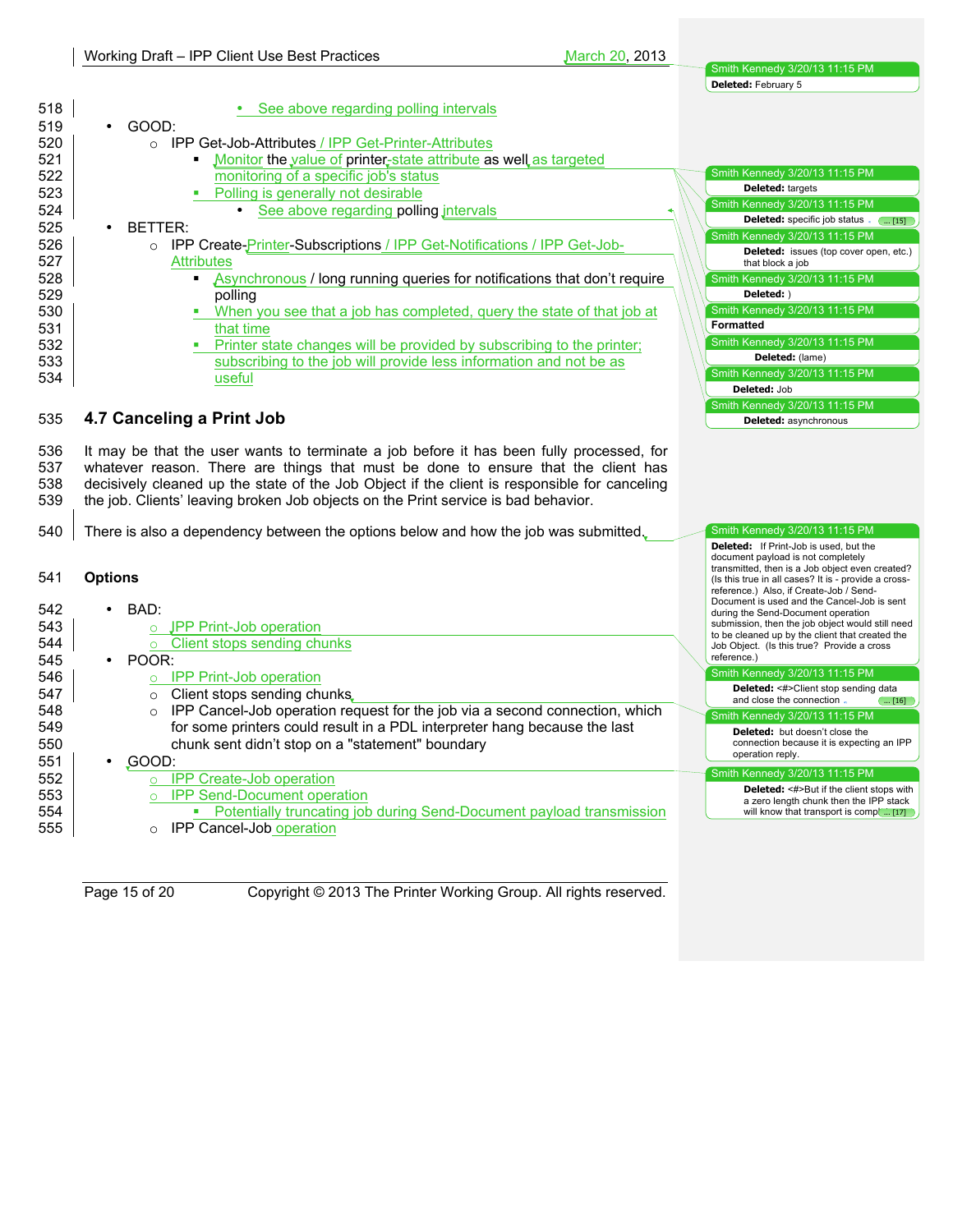|     |                                                                                                | Deleted: February 5                                                              |
|-----|------------------------------------------------------------------------------------------------|----------------------------------------------------------------------------------|
|     |                                                                                                | Smith Kennedy 3/20/13 11:15 PM                                                   |
| 586 | 4.8 Getting printer supplies status                                                            | Moved down [2]: <#>BETTER                                                        |
|     |                                                                                                | Smith Kennedy 3/20/13 11:15 PM                                                   |
| 587 | Some administrative tasks, like checking consumables levels, are presented to end users        | Deleted: <#>Client stops sending                                                 |
| 588 | in some cases, such as during print job status or in print dialogs. This is useful to end-     | chunks and closes the connection.                                                |
| 589 | users and should be supported.                                                                 | Smith Kennedy 3/20/13 11:15 PM                                                   |
|     |                                                                                                | Deleted: <#>: .<br>$\left( \dots [18] \right)$<br>Smith Kennedy 3/20/13 11:15 PM |
| 590 | <b>Options</b>                                                                                 | Deleted:                                                                         |
|     |                                                                                                |                                                                                  |
| 591 | POOR:                                                                                          |                                                                                  |
| 592 | Don't use IPP but use some proprietary protocol or platform-specific<br>$\circ$                |                                                                                  |
| 593 | extension to IPP                                                                               |                                                                                  |
| 594 | The point is to use only IPP extensions based on open standards (i.e.<br>٠                     |                                                                                  |
| 595 | PWG standard) and this violates that core principle                                            |                                                                                  |
| 596 | GOOD:                                                                                          |                                                                                  |
| 597 | ○ IPP Get-Printer-Attributes                                                                   |                                                                                  |
| 598 | Printer must implement JPS3 "printer-supply" attribute<br>٠                                    |                                                                                  |
| 599 | <b>BETTER</b>                                                                                  | Smith Kennedy 3/20/13 11:15 PM                                                   |
| 600 | o IPP Create-Printer-Subscription operation + IPP Get-Notifications operation                  | <b>Deleted:</b> printer                                                          |
| 601 | o IPP Get-Printer-Attributes operations                                                        | Smith Kennedy 3/20/13 11:15 PM                                                   |
|     |                                                                                                | Moved (insertion) [2]                                                            |
| 602 |                                                                                                | Smith Kennedy 3/20/13 11:15 PM                                                   |
|     |                                                                                                | Deleted: .<br>$\left(\ldots\left[19\right]\right)$                               |
|     |                                                                                                |                                                                                  |
| 603 | 5. Attributes and Their Use in Operations                                                      |                                                                                  |
| 604 | Some attributes that IPP has labeled as optional should always be used as a best practice.     |                                                                                  |
| 605 | Below are some of these attributes and how they should be used in various contexts.            |                                                                                  |
|     |                                                                                                |                                                                                  |
|     |                                                                                                |                                                                                  |
| 606 | 5.1 Explicit "document-format" Selection                                                       |                                                                                  |
| 607 | While IPP Printer Objects provide a default document format (which is known via the            |                                                                                  |
| 608 | document-format-default attribute), as a general principle, it is much better for a client to  |                                                                                  |
| 609 | explicitly provide the document-format attribute with all operations relating to validating or |                                                                                  |
| 610 | submitting a document payload to the printer (Validate-Job, Print-Job, Send-Document).         |                                                                                  |
|     |                                                                                                |                                                                                  |
|     |                                                                                                |                                                                                  |
| 611 | 5.2 Prefer "media-col" Attribute To "media" Attribute                                          |                                                                                  |

612 Given a Printer Object that supports both "media" and "media-col" attributes, a client 613 should prefer to include the "media-col" attribute with operations that accept one of these should prefer to include the "media-col" attribute with operations that accept one of these 614 **attributes.** This is true for when "media" and "media-col" are top-level attributes as well as **615** when "media" or "media-col" may be included within other collection attributes, such as 615 when "media" or "media-col" may be included within other collection attributes, such as 616 "job-sheets", "job-error-sheet", "job-accounting-sheets", and others. "job-sheets", "job-error-sheet", "job-accounting-sheets", and others.

Page 16 of 20 Copyright © 2013 The Printer Working Group. All rights reserved.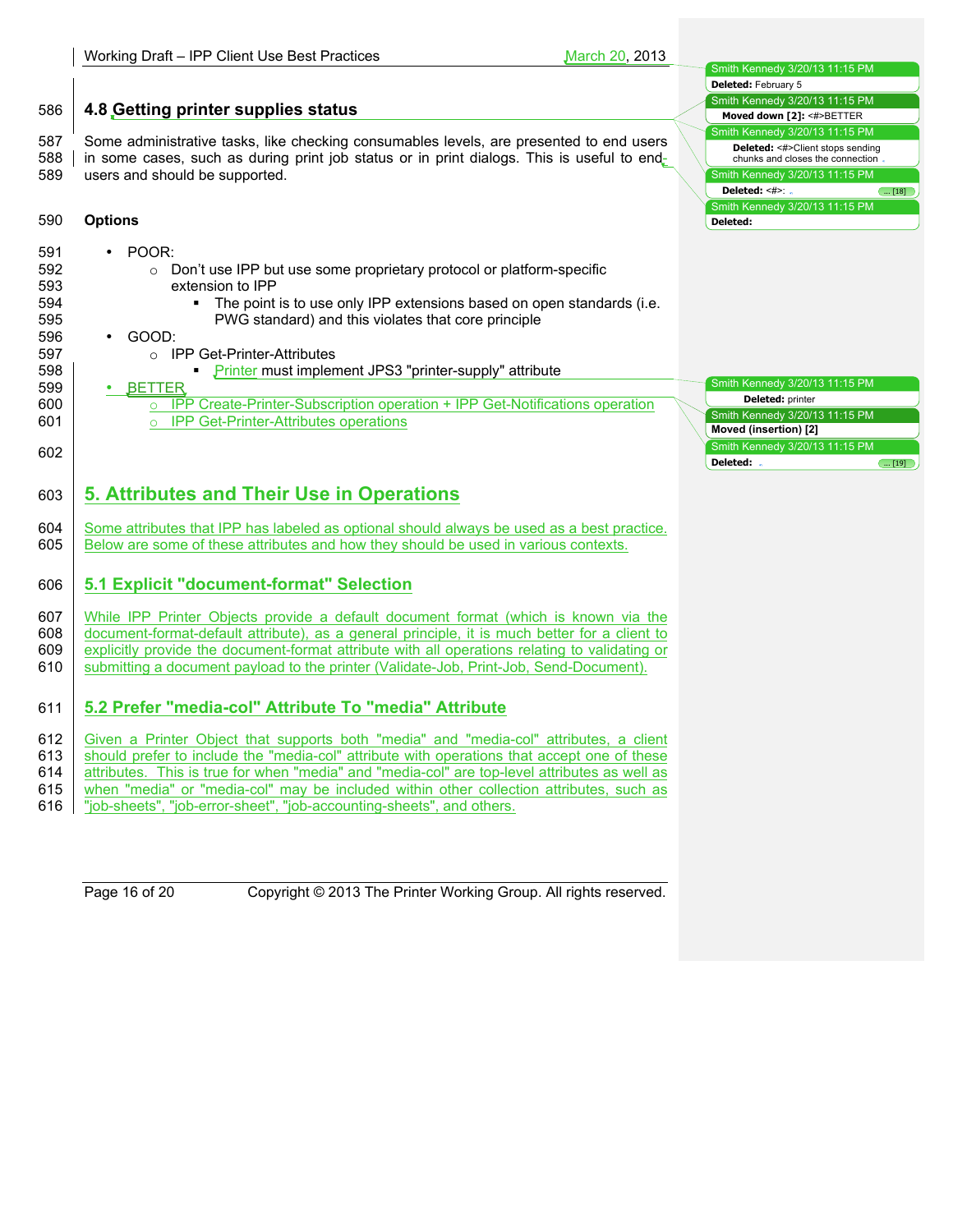| 626                      | 5.3 Prefer "finishings-col" Attribute To "finishings" Attribute                                                                                                                                                                                                                                                                        |
|--------------------------|----------------------------------------------------------------------------------------------------------------------------------------------------------------------------------------------------------------------------------------------------------------------------------------------------------------------------------------|
| 627<br>628<br>629        | Given a Printer Object that supports both "finishings" and "finishings-col" attributes, a client<br>should prefer to include the "finishings-col" attribute with operations that accept one of<br>these attributes.                                                                                                                    |
| 630                      | 5.4 Using "ipp-attribute-fidelity"                                                                                                                                                                                                                                                                                                     |
| 631                      | <b>TBD</b>                                                                                                                                                                                                                                                                                                                             |
| 632                      | 5.5 Using "pdl-override"                                                                                                                                                                                                                                                                                                               |
| 633                      | TBD                                                                                                                                                                                                                                                                                                                                    |
| 634                      | <b>6. HTTP Protocol Usage</b>                                                                                                                                                                                                                                                                                                          |
| 635<br>636<br>637<br>638 | IPP currently uses HTTP/1.1 for its transport. IPP/2.0 and other IPP specifications have<br>specified some of the facilities of HTTP that IPP clients and servers should support in<br>order to provide the semantics that IPP needs to provide a great user experience. Even<br>so, there are best practices that should be followed. |
| 639                      | 6.1 HTTP/1.1 Expect Header                                                                                                                                                                                                                                                                                                             |
| 640<br>641               | As defined in [RFC 2616 "HTTP/1.1"], the "Expect" header allows the client to check with<br>the server on the HTTP connection negotiation before sending the HTTP request payload.                                                                                                                                                     |
| 642                      | The IPP client should implement the following:                                                                                                                                                                                                                                                                                         |
| 643                      | • On first request to a printer, include the "Expect: 100-continue" header.                                                                                                                                                                                                                                                            |
| 644                      | • Wait up to 1 second for a response.                                                                                                                                                                                                                                                                                                  |
| 645<br>646               | • If no response is received, remember this for the next request so that you don't<br>have the 1-second delay; continue sending the request.                                                                                                                                                                                           |
| 647                      | • If a 100 (continue) status code is returned, continue sending the request                                                                                                                                                                                                                                                            |
| 648<br>649<br>650        | • If a 301 (moved permanently) or 302 (moved temporarily) status code is returned,<br>redirect the request to the new URI *or* fail/report an error depending on the<br>security requirements of the Client (redirection is generally unexpected)                                                                                      |
| 651<br>652<br>653        | • If a 400 (Bad Request) status code is returned, remember this (don't use Expect<br>header) and re-send the POST request. This Printer is technically non-conforming<br>since it fails RFC 2616 requirements for a HTTP/1.1 server.                                                                                                   |
|                          |                                                                                                                                                                                                                                                                                                                                        |

Page 17 of 20 Copyright © 2013 The Printer Working Group. All rights reserved.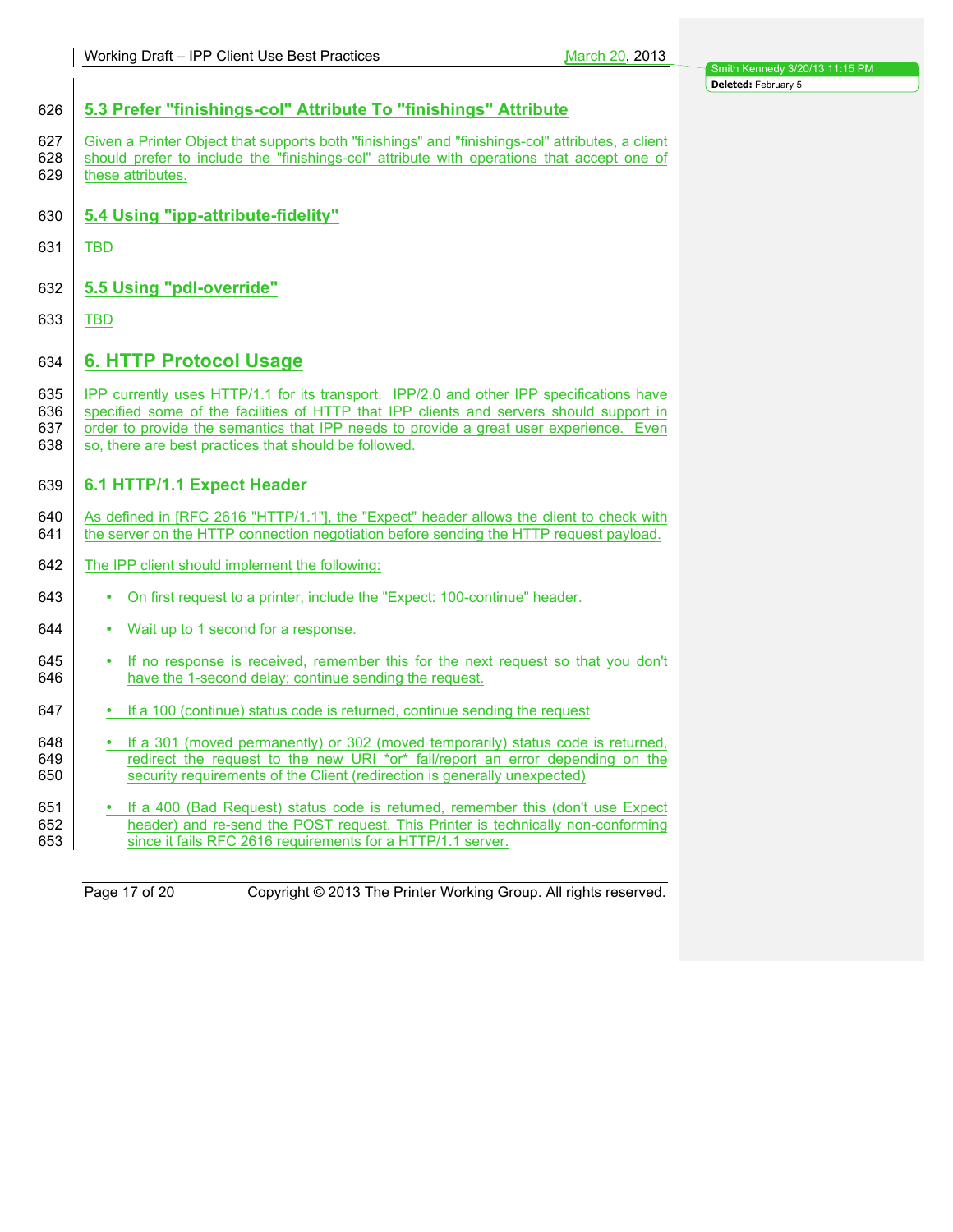|                                                             |                                                                                                                                                                                                                                                                                                                                                                                                                                                                                                                                                                                                                                       | Deleted: February 5                          |
|-------------------------------------------------------------|---------------------------------------------------------------------------------------------------------------------------------------------------------------------------------------------------------------------------------------------------------------------------------------------------------------------------------------------------------------------------------------------------------------------------------------------------------------------------------------------------------------------------------------------------------------------------------------------------------------------------------------|----------------------------------------------|
| 654<br>655                                                  | If a 401 status code is returned, re-send the POST request with the requested<br>credentials.                                                                                                                                                                                                                                                                                                                                                                                                                                                                                                                                         |                                              |
| 656                                                         | If a 403 status code is returned, fail/report an error.                                                                                                                                                                                                                                                                                                                                                                                                                                                                                                                                                                               |                                              |
| 657<br>658<br>659                                           | If a 426 status code is returned, send an OPTIONS * request to upgrade to TLS,<br>then re-send the POST request.                                                                                                                                                                                                                                                                                                                                                                                                                                                                                                                      |                                              |
| 660                                                         | The IPP server should implement the following:                                                                                                                                                                                                                                                                                                                                                                                                                                                                                                                                                                                        |                                              |
| 661<br>662<br>663<br>664<br>665<br>666<br>667<br>668<br>669 | Return status code 403 for unauthorized client addresses when the HTTP level<br>authentication or authorization is not adequate<br>Return status code 200 with an IPP response containing the client-error-not-<br>authorized status code when the IPP level authentication or authorization is not<br>adeguate<br>Status codes 301 and 302 are not recommended<br>$\bullet$<br>Return status code 400 only if problems are detected with the HTTP request itself<br>$\bullet$<br>Return status code 200 with an IPP response containing the client-error-bad-<br>request status code if problems are detected with the IPP operation |                                              |
| 670                                                         | <b>7. Security Considerations</b>                                                                                                                                                                                                                                                                                                                                                                                                                                                                                                                                                                                                     |                                              |
| 671                                                         | TBD.                                                                                                                                                                                                                                                                                                                                                                                                                                                                                                                                                                                                                                  | Smith Kennedy 3/20/13 11:15 PM               |
| 672                                                         | What you might do to ensure that the documents submitted remain private<br>٠                                                                                                                                                                                                                                                                                                                                                                                                                                                                                                                                                          | Deleted: .<br>Smith Kennedy 3/20/13 11:15 PM |
| 673                                                         | Using the [IPPS URI]                                                                                                                                                                                                                                                                                                                                                                                                                                                                                                                                                                                                                  | Deleted: <#>IANA Considerations              |

# 674 **8. References**

|     |                     |                                                                         | Smith Kennedy 3/20/13 11:15 PM<br>Deleted: <#>Normative References ( [21] |
|-----|---------------------|-------------------------------------------------------------------------|---------------------------------------------------------------------------|
| 676 | <b>IPWG5100.121</b> | R. Bergman, H. Lewis, I. McDonald, M. Sweet, "IPP/2.0 Second            |                                                                           |
| 677 |                     | Edition", PWG 5100.12-2011, February 2011,                              |                                                                           |
| 678 |                     | ftp://ftp.pwg.org/pub/pwg/candidates/cs-ipp20-20110214-5100.12.pdf      |                                                                           |
| 679 | <b>IPWG5100.141</b> | F. Last author list or standards body, "IPP Everywhere", 5100.14-       |                                                                           |
| 680 |                     | 2013, January 2013, ftp://ftp.pwg.org/pub/pwg/candidates/cs-            |                                                                           |
| 681 |                     | ippeye10-20130128-5100.14.pdf                                           |                                                                           |
| 682 | <b>IRFC26161</b>    | R. Fielding, J. Gettys, J. Mogul, H. Frystyk, L. Masinter, P. Leach, T. |                                                                           |
| 683 |                     | Berners-Lee, "Hypertext Transfer Protocol -- HTTP/1.1", RFC 2616,       |                                                                           |
| 684 |                     | June 1999, http://www.ietf.org/rfc/rfc2616.txt                          |                                                                           |
|     |                     |                                                                         |                                                                           |
|     |                     |                                                                         |                                                                           |
|     | Page 18 of 20       | Copyright © 2013 The Printer Working Group. All rights reserved.        |                                                                           |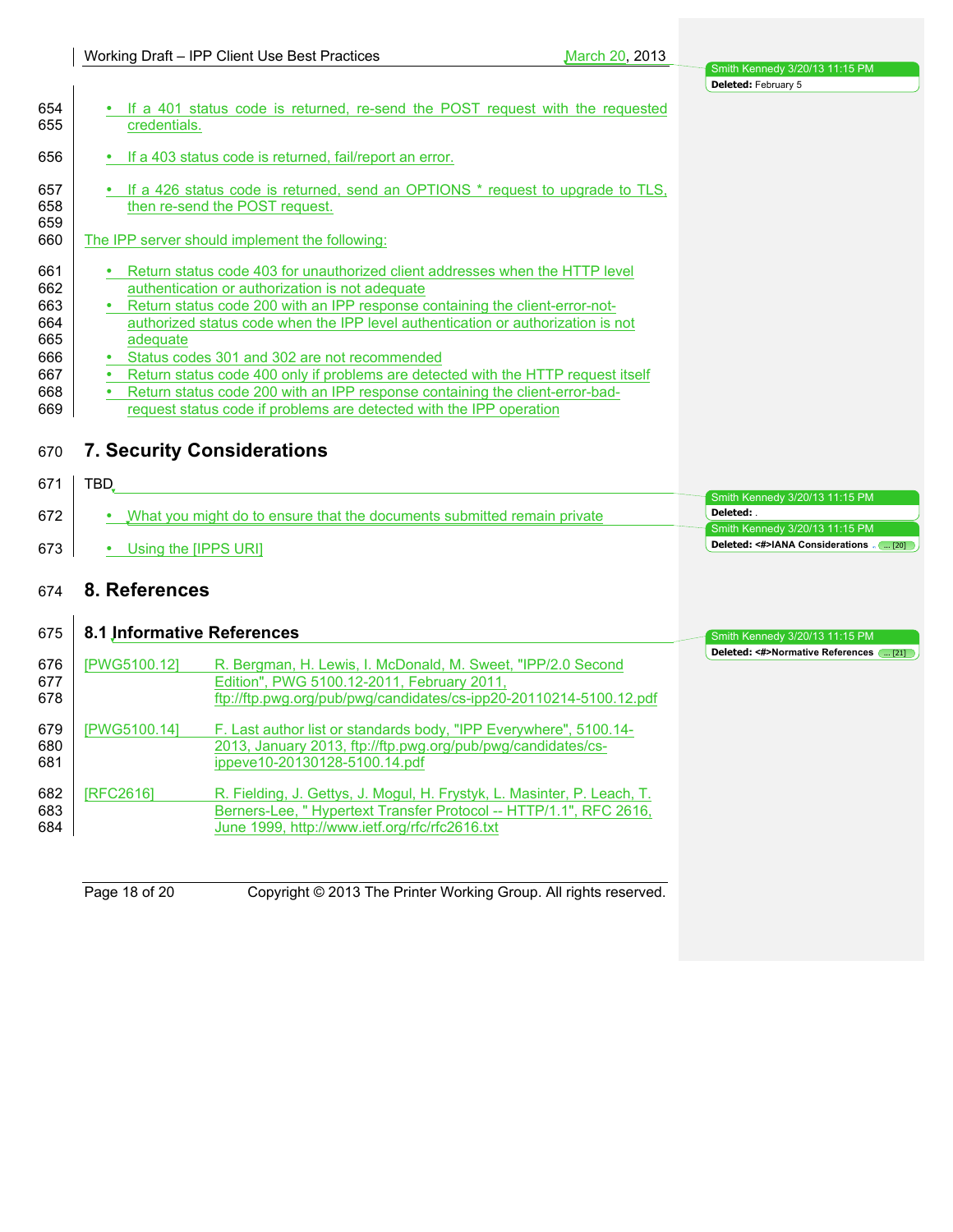Smith Kennedy 3/20/13 11:15 PM

Smith Kennedy 3/20/13 11:15 PM

**Deleted:** <sup>83702</sup>

**Deleted:** standard

| 690<br>691<br>692 | [RFC2910]                                                          | R. Herriot, S. Butler, P. Moore, R. Tuner, J. Wenn, "Internet Printing<br>Protocol/1.1: Encoding and Transport", RFC 2910, September 2000,<br>http://www.ietf.org/rfc/rfc2910.txt      |  |  |  |
|-------------------|--------------------------------------------------------------------|----------------------------------------------------------------------------------------------------------------------------------------------------------------------------------------|--|--|--|
| 693<br>694<br>695 | <b>IRFC29111</b>                                                   | R. deBry, T. Hastings, R. Herriot, S. Isaacson, P. Powell, "Internet"<br>Printing Protocol/1.1: Model and Semantics", RFC 2911, September<br>2000, http://www.ietf.org/rfc/rfc2911.txt |  |  |  |
| 696<br>697<br>698 | [RFC3196]                                                          | T. Hastings, C. Manros, P. Zehler, C. Kugler, H. Holst, "Internet<br>Printing Protocol/1.1: Implementer's Guide", RFC 3196, November<br>2001, http://www.ietf.org/rfc/rfc3196.txt      |  |  |  |
| 699<br>700        | [RFC6762]                                                          | S. Cheshire, M. Krochmal, "Multicast DNS", RFC 6762, February<br>2013, http://www.ietf.org/rfc/rfc6762.txt                                                                             |  |  |  |
| 701<br>702        | [RFC6763]                                                          | S. Cheshire, M. Krochmal, "DNS-Based Service Discovery", RFC<br>6763, February 2013, http://www.ietf.org/rfc/rfc6763.txt                                                               |  |  |  |
| 703<br>704        | [REFERENCE]                                                        | F. Last author list or standards body, "Title of referenced document",<br>Document Number, Month YYYY, URL (if any)                                                                    |  |  |  |
| 705               |                                                                    |                                                                                                                                                                                        |  |  |  |
| 706               | 9. Authors' Addresses                                              |                                                                                                                                                                                        |  |  |  |
| 707               | Primary authors:                                                   |                                                                                                                                                                                        |  |  |  |
| 708<br>709<br>710 | Smith Kennedy<br>Hewlett-Packard Co.<br>11311 Chinden Blvd. MS 506 |                                                                                                                                                                                        |  |  |  |

718 | Initial revision.

714 white paper:

 $\mathbf{I}$ 

711 | Boise, ID 83714<br>712 smith.kennedy@

**10. Change History**

**10.1 February 5, 2013**

smith.kennedy@hp.com

Evan Williams - Kentucky State Board of Recreation

The authors would also like to thank the following individuals for their contributions to this

Page 19 of 20 Copyright © 2013 The Printer Working Group. All rights reserved.